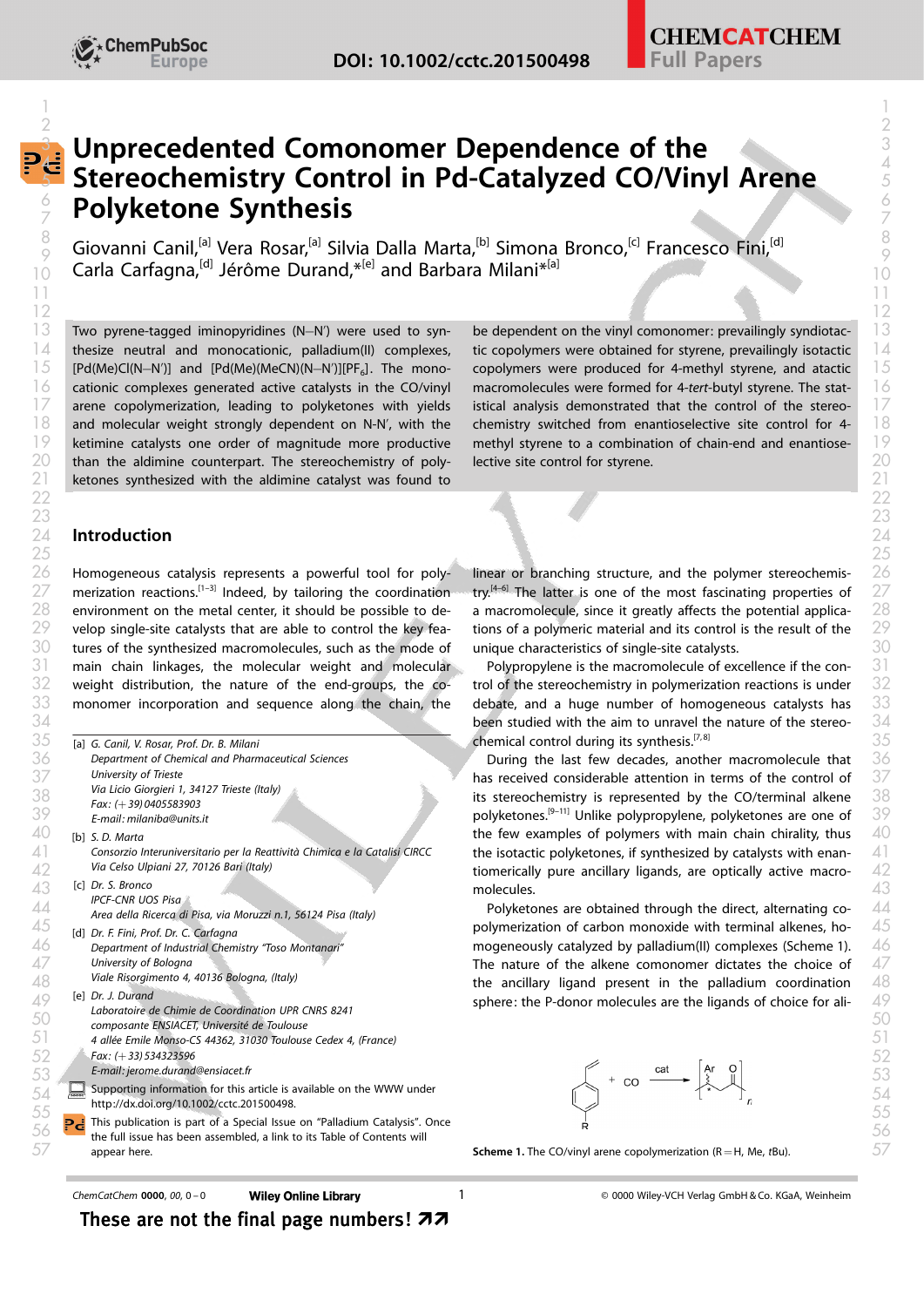1 phatic alkenes and N-donor molecules more suited for vinyl  $\frac{4}{4}$   $\frac{4}{4}$ 2 arenes.<sup>[12]</sup> The phosphino-phosphite BINAPHOS ligand was  $5\textstyle{\bigtriangleup}^{3}$   $5\textstyle{\bigtriangleup}^{3}$   $_{\rm g}$   $_{\rm g}$  $\frac{3}{2}$  found to be able to promote the copolymerization of carbon  $\frac{6.8}{1}$ ,  $\frac{6.8}{1}$ ,  $\frac{6.8}{1}$ ,  $\frac{6.8}{1}$ A monoxide with both propene and styrene.<sup>[13, 14]</sup> A  $\bigcap_{n=1}^{\infty}$  A  $\bigcap_{n=1}^{\infty}$  A  $\bigcap_{n=1}^{\infty}$  4

 $\frac{5}{10}$  Focusing the discussion on aromatic alkenes, the researches  $\frac{1}{10}$  $\phi$  published up to now allowed establishing a relationship be-  $\begin{array}{ccc} \hline \end{array}$  $\begin{bmatrix} 7 & \text{two} \end{bmatrix}$  tween the symmetry of the bidentate N-donor ligand in the  $\begin{bmatrix} 1 & 1 \end{bmatrix}$   $\begin{bmatrix} 1 & 1 \end{bmatrix}$  $8$  palladium catalyst and the copolymer stereochemistry. Pd  $\overrightarrow{1}$   $\overrightarrow{2}$   $\overrightarrow{2}$   $\overrightarrow{2}$  $\%$  complexes with  $C_{2v}$  symmetric ligands, such as 2,2'-bipyridine[15] and 1,10-phenanthroline,[16] afforded syndiotactic poly-10 10 11 ketones, whereas Pd derivatives with enantiomerically pure  $C_2$  work.  $\sim$  12 symmetric ligands, such as bi- or bis-oxazolines,<sup>[17–19]</sup> aza bis- $\sim$  13 13 oxazolines,<sup>[20]</sup> and diketimines<sup>[21]</sup> led to the formation of isotatic and the set of the set of the formation of isotatic  $14$  copolymers. C, ligands have been reported to yield both lecular weight waxes than other pyridilimines. We report here  $14$ synthesized by Pd catalysts with  $\alpha$ -diimine ligands.<sup>[27-29]</sup>

 $19$  Up to now, the tacticity of the produced polyketones was chemistry of the produced polyketones. always dictated by the ligand bonded to the catalytic center 20 20  $21$  and it was not affected by the variation of the substituent in  $21$ para position on the vinyl arene comonomer. In other words, 22 22 23 no effect on polymer stereochemistry was observed on chang-<br>23 no effect on polymer stereochemistry was observed on chang- $24$  ing the vinyl arene from styrene (S) to its 4-substituted deriva- $25$  tives such as 4-methyl styrene (MS) and 4-tert-butyl styrene Pyrene-tagged iminopyridine ligands L1 and L2 (N–N',  $25$ (TBS). Only if the 2-substituted styrene was used as a comonocule.<sup>[30]</sup>

Iminopyridines are versatile bidentate ligands that can be  $31$  easily prepared by condensation of the appropriate pyridine Comparison of the NMR spectroscopic data of L1 and L2  $31$  $42$  atom.<sup>[30]</sup> The same in situ system was applied to the copoly- be a stronger Lewis base than ligand L1.  $42$ ligand itself. Moreover, palladium complexes with pyridilimines that have a 2,6-disubstituted aryl ring on the imino nitrogen styrene, leading only to traces of the expected copolymer.<sup>[40]</sup>

Despite the wide variety of studied iminopyridines, only two  $55$  um complex,<sup>[41]</sup> the other about the generation of a nickel cat- (Figure 2).  $55$ found that the presence of the pyrene arm led to higher mo-

# **CHEMCATCHEM** Papers

Figure 1. Structure and numbering Scheme of the ligands studied in this work.

 $15$  syndio- and atactic polyketones,<sup>[22]</sup> whereas all the possible mi- the synthesis and the coordination chemistry to palladium(II)  $15$  $\frac{1}{6}$  crostructures can be obtained by using C<sub>1</sub> ligands.<sup>[23–26]</sup> CO/ of two pyrene-tagged iminopyridines (Figure 1), together with  $\frac{1}{6}$  $17$  vinyl arene polyketones with isotactic stereoblocks have been their catalytic behavior in the CO/vinyl arene copolymerization,  $17$ lecular weight waxes than other pyridilimines. We report here the synthesis and the coordination chemistry to palladium(II) of two pyrene-tagged iminopyridines (Figure 1), together with their catalytic behavior in the CO/vinyl arene copolymerization, 18 synthesized by Pd catalysts with  $\alpha$ -diimine ligands.<sup>[27-29]</sup> resulting, for the first time, in a comonomer-dependent stereochemistry of the produced polyketones.

# Results and Discussion

### Synthesis and characterization of ligands and Pd complexes

 $27$  mer, the [Pd(phen)(MeCN)<sub>2</sub>][BF<sub>4</sub>]<sub>2</sub> catalyst yielded an atactic with either 2-pyridinecarboxaldehyde or 2-acetylpyridine, re-  $28$  polyketone instead of the expected syndiotactic macromole- spectively, according to the modification of a procedure previ- Pyrene-tagged iminopyridine ligands L1 and L2 (N-N',  $26$  (TBS). Only if the 2-substituted styrene was used as a comono- Figure 1) were prepared by condensation of 1-aminopyrene with either 2-pyridinecarboxaldehyde or 2-acetylpyridine, respectively, according to the modification of a procedure previ-29 cule.<sup>[30]</sup> cule<sup>[30]</sup> cule<sup>[30]</sup> cule **and the substitution was**  $29$  cusly reported for ligand **L2**.<sup>[42]</sup> The NMR characterization was  $30$  Iminopyridines are versatile bidentate ligands that can be in agreement with literature (see the Supporting Information).

 $32$  carbonyl compound with the desired amine.<sup>[31–33]</sup> Post-func- highlighted very similar proton and carbon chemical shift  $32$  $33$  tionalization can also be performed by using, for example, values for the signals of the atoms of the pyridine ring, which  $33$  $34$  Stille<sup>[34]</sup> or Kumada<sup>[35]</sup> coupling at the pyridine ring. In catalysis, were unambiguously assigned, and for most of the signals be-  $34$  $35$  the relevant late transition metal complexes have been used, alonging to the pyrene fragment, which overlapped each other  $35$  $36$  amongst others, in alkene oligo- and polymerization,<sup>[36]</sup> and in **IFF**ok?**HI**, with only the resonances of H<sup>A</sup> and H<sup>B</sup> clearly 36  $37$  a few examples for polyketone synthesis. In particular, in situ separated from the rest. The latter protons resonate at lower  $37$  $38$  generated Pd catalysts containing pyridylimines derived by the frequencies moving from L1 to L2, in agreement with the pres-  $38$  $39$  condensation of 2-pyridinecarboxaldehyde with aliphatic ence-of-the-electron-releasing-group-on-the-imino-carbon  $39$  $40\quad$  amines led to syndiotactic or isotactic CO/styrene copolymers  $\quad$  atom, which resulted in an increase in the electron density on  $\quad$   $40$  $41$  depending on the aliphatic group on the imino nitrogen the corresponding nitrogen, and, therefore, ligand L2 should  $41$ Comparison of the NMR spectroscopic data of L1 and L2 highlighted very similar proton and carbon chemical shift values for the signals of the atoms of the pyridine ring, which were unambiguously assigned, and for most of the signals belonging to the pyrene fragment, which overlapped each other  $\blacksquare$  ok? $\blacksquare$ , with only the resonances of H<sup>A</sup> and H<sup>B</sup> clearly separated from the rest. The latter protons resonate at lower frequencies moving from L1 to L2, in agreement with the presence of the electron-releasing group on the imino carbon atom, which resulted in an increase in the electron density on the corresponding nitrogen, and, therefore, ligand L2 should be a stronger Lewis base than ligand L1.

 $43$  merization of CO with 4-vinylcyclohexene.<sup>[37]</sup> The iminopyridyl Ligands L1 and L2 were used to synthesize the correspond-  $43$ 44 functionality was also exploited to obtain both dinuclear<sup>[38]</sup> ing organometallic, neutral complexes [Pd(Me)Cl(N–N')] (1a, 44  $45$  and dendritic<sup>[39]</sup> palladium catalysts applied in the CO/vinyl 2a; N-N'=L1, L2), following the well-known synthetic proce-  $45$  $46$  arene copolymerization to yield the corresponding poly- dure-based on the substitution-reaction-of-1,5-cis,cis-cycloocta-  $46$  $47$  ketones with different stereochemistry depending on the diene (cod) on the palladium precursor [Pd(Me)Cl(cod)] by the  $47$  $50$  atom were found to catalyze the bis-alkoxycarbonylation of characterized both in solid state, by elemental analysis, and in  $-50$ 53 are ports have described a pyrene group attached to the imino  $CD_2Cl_2$  solution, the number of signals and their integration re- $54$  nitrogen atom: one about the one-pot generation of an iridi- vealed that only one of the two possible isomers was present  $\,$   $54$ Ligands L1 and L2 were used to synthesize the corresponding organometallic, neutral complexes [Pd(Me)Cl(N-N')] (1 a, **2a**; N-N' $=$ **L1**, L2), following the well-known synthetic procedure based on the substitution reaction of 1,5-cis,cis-cyclooctadiene (cod) on the palladium precursor [Pd(Me)Cl(cod)] by the  $48$  ligand itself. Moreover, palladium complexes with pyridilimines N–N' ligand.<sup>[16,43]</sup> Complexes 1a and 2a, obtained as yellow or  $-48$  $49$  that have a 2,6-disubstituted aryl ring on the imino nitrogen corange solids in yields ranging from 40 to 90%, were fully  $\,$   $49$ characterized both in solid state, by elemental analysis, and in  $51$  styrene, leading only to traces of the expected copolymer.<sup>[40]</sup> solution, by NMR spectroscopy (see the Supporting Informa-  $51$ 52 Alespite the wide variety of studied iminopyridines, only two tion). In the <sup>1</sup>H NMR spectra recorded at room temperature in 52  $CD_2Cl_2$  solution, the number of signals and their integration revealed that only one of the two possible isomers was present (Figure 2).

 $56$  alyst for ethylene polymerization.<sup>[42]</sup> In the latter study it was The value of the chemical shift of the Pd-Me group, at 0.36  $56$ The value of the chemical shift of the Pd-Me group, at 0.36  $57$  found that the presence of the pyrene arm led to higher mo- and 0.08 ppm for 1a and 2a, respectively, remarkably lower  $57$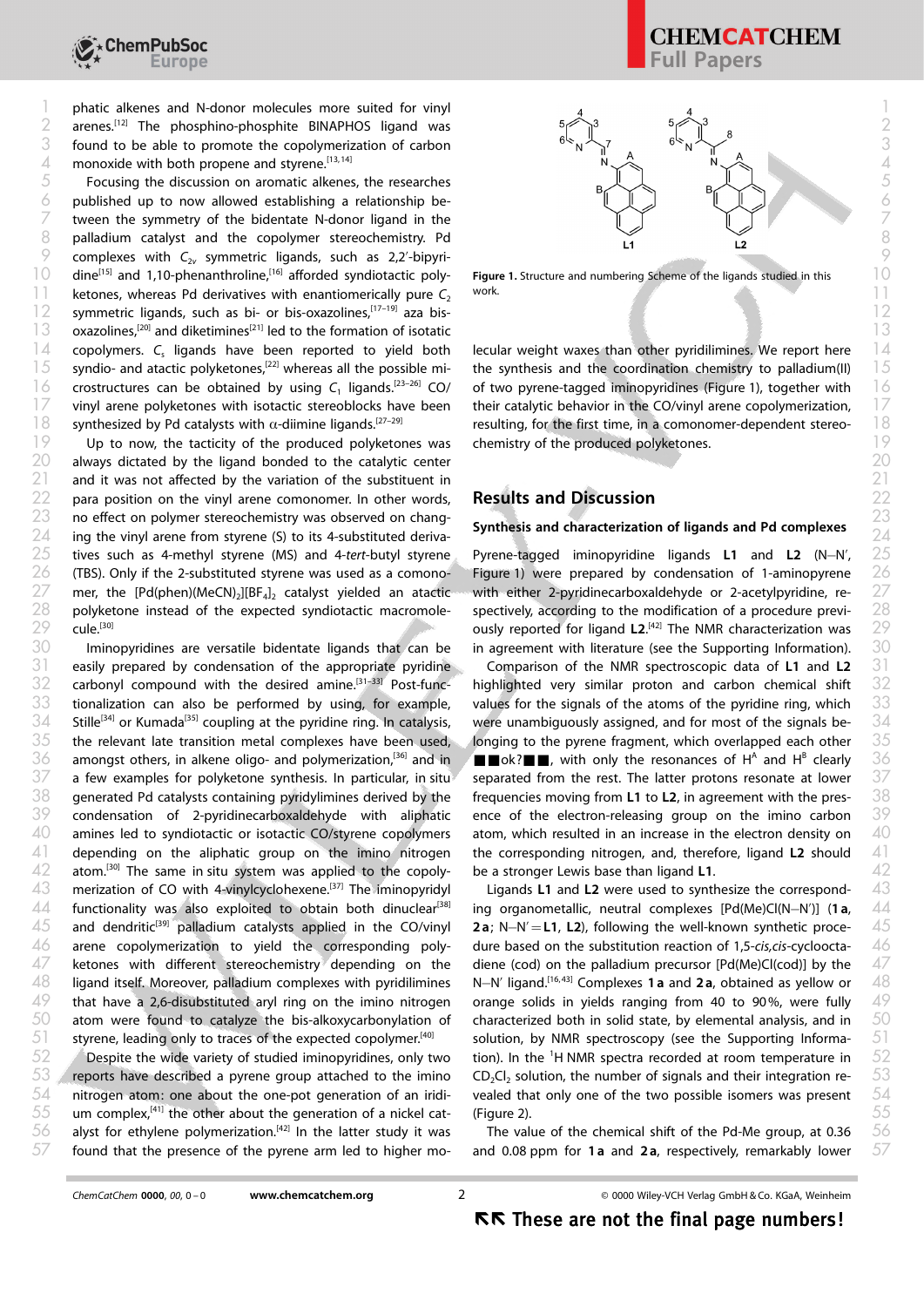

Figure 2. Possible *cis* and *trans* isomers for the neutral and cationic complexes.

For sake of clarity, we identified this species as the cis isomer. in the free ligand, due to the deshielding effect of the chlorido  $21$  porting Information).  $21$  21

 $23$  methyl on the imino carbon (CH<sub>3</sub><sup>8</sup>) in 2a, and of H<sup>3</sup> for both both isomers of the cationic complexes, the singlet of the Pd- 23  $24$  complexes were shifted at low frequency with respect to the Me fragment moves at low frequency going from complexes  $24$ same signals in the free ligand, thus confirming that the free ligands are in *E,trans* conformation.<sup>[47]</sup>  $25$  same signals in the free ligand, thus confirming that the free li- with ligand L1 to those with ligand L2, confirming that the  $\,$   $25$ 

28 catalysts [Pd(Me)(MeCN)(N-N')][PF<sub>6</sub>] (1**b, 2b;** N-N'=**L1, L2**) 28 through the reaction of halogen abstraction with AgPF<sub>6</sub> in the presence of MeCN, according to the published protocol.<sup>[16,43]</sup> CO/VINYI arene copolymerization reactions Complexes 1**b** and 2**b**, obtained as yellow or red solids in yields ranging from 60 to 93%, were fully characterized both the copolymerization of carbon monoxide with styrene (S), 4- in solid state, by elemental analysis, and in solution, by NMR methyl styrene (MS), and 4-tert-butyl styrene (TBS). The copoly- spectroscopy (see the Supporting Information). Unlike what merization reactions were performed in 2,2,2-trifluoroethanol was observed for the neutral derivatives, 1b and 2b were  $\sqrt{($ TFE), under 1 bar of CO, at  $T=$  303 K, with a slight excess of a mixture of the two isomers, as evidenced by NMR spectros-  $1,4$ -benzoquinone (BQ) with respect to palladium (Table 1). The copy. The cis/trans ratio as well as the prevailing isomer are de- pending on the nature of N-N': the trans isomer is the major tion reaction as solids, either white or grey, depending on the species for 1 b (cis/trans ratio 1/2), whereas almost an equimo- catalyst. ar ratio, with a slight prevalence of the cis isomer, was found buth complexes generated active catalysts for the copoly for 2b (cis/trans ratio 1/0.8). For trans isomers, the MeCN bonded to palladium resonated at low frequency and the set of the set of the set of the set of the set of the set of the set of the set of the set of the set of the set of the set of the set of the set of the set of 31 Complexes 1b and 2b, obtained as yellow or red solids in Cationic complexes 1b and 2b were tested as precatalysts for 31 copy. The cis/trans ratio as well as the prevailing isomer are de- produced polyketones precipitated during the copolymeriza- for 2b (cis/trans ratio 1/0.8). For trans isomers, the MeCN merization of CO with all three different vinyl arenes. The pro-

 $43$   $\,$  (1.21 and 1.07 ppm for 1 b and 2 b, respectively) com-  $\,$   $\,$ time scale.

# **CHEMCATCHEM** Full Papers

 $12$  than 1.00 ppm, clearly indicated that in the observed species observed going from the neutral to the monocationic com-  $12$  $13$  the Pd-Me group was cis to the pyrene fragment.<sup>[16,22,29,44–46]</sup> plexes may be related to the fact that the chlorido is substitut- $15$  This assignment was confirmed by the value of the chemical fore, the steric requirements start to play a role in determining  $15$  $16$  shift of H<sup>6</sup>, at higher frequency with respect to the same signal the major species formed, hampering the prediction about its  $16$  $\sqrt{18}$  cis to it.<sup>[43,47]</sup> The geometry was unambiguously defined by the havior, which is also valid for analogous palladium complexes  $\sqrt{18}$  $19$  correlation peaks between the singlet of Pd-Me and the peaks vith other nonsymmetric nitrogen ligands, such as pyridiylimi-  $19$  $20$  of the pyrene protons in the NOESY spectrum (see the Sup- dazolines,<sup>[46]</sup> and the nonsymmetric bis(aryl-imino)acenaph-  $20$ MeCN)(N-N')][PF6]), a mixture of the two isomers was always 2 2  $\begin{array}{ccc} \mathcal{S} & \xrightarrow{\iota_{\mathcal{N}}} \mathcal{N} \rightarrow \mathcal{S} \end{array}$   $\begin{array}{ccc} \mathcal{S} & \xrightarrow{\iota_{\mathcal{N}}} & \mathcal{N} \rightarrow \mathcal{N} \end{array}$  formed, in a ratio that depended on N-N'. Reasoning that the  $\mathcal{S}$ 4 and  $Pd \leqslant \sqrt{Pd \leqslant \sqrt{Pd \leqslant \sqrt{Pd \leqslant \sqrt{Pd \leqslant \sqrt{Pd \leqslant \sqrt{Pd \leqslant \sqrt{Pd \leqslant \sqrt{Pd \leqslant \sqrt{Pd \leqslant \sqrt{Pd \leqslant \sqrt{Pd \leqslant \sqrt{Pd \leqslant \sqrt{Pd \leqslant \sqrt{Pd \leqslant \sqrt{Pd \leqslant \sqrt{Pd \leqslant \sqrt{Pd \leqslant \sqrt{Pd \leqslant \sqrt{Pd \leqslant \sqrt{Pd \leqslant \sqrt{Pd \le$  $\mathcal{E}$  and  $\mathcal{E}$  and  $\mathcal{E}$  and  $\mathcal{E}$  are  $\mathcal{E}$  and  $\mathcal{E}$  are  $\mathcal{E}$  are  $\mathcal{E}$  are  $\mathcal{E}$  are  $\mathcal{E}$  are  $\mathcal{E}$  are  $\mathcal{E}$  are  $\mathcal{E}$  are  $\mathcal{E}$  are  $\mathcal{E}$  are  $\mathcal{E}$  are  $\mathcal{E}$  are  $\frac{cis}{cis}$  isomer indicates that the coordination is dictated by elec-  $\frac{cis}{cis}$  $\triangledown$  and  $\triangledown$  are  $\triangledown$  are  $\triangledown$  are tronic parameters: the ligand with the stronger trans influence—the methyl group—is coordinated trans to the nitrogen 8 8  $\gamma$  rigure z, Possible as and trans isomers for the neutral and cationic com-<br>atom with the lowest Lewis basicity; whereas the methyl and the chlorido have a similar steric hindrance. In 10 **agreement with this consideration, the loss of stereoselectivity** 11 observed going from the neutral to the monocationic complexes may be related to the fact that the chlorido is substitut- $\frac{1}{4}$  For sake of clarity, we identified this species as the cis isomer. ed by acetonitrile, a less hindered molecule, and that, there-  $\frac{1}{4}$ fore, the steric requirements start to play a role in determining the major species formed, hampering the prediction about its  $17$  in the free ligand, due to the deshielding effect of the chlorido nature. This phenomenon appears to be a more general be- $17$ havior, which is also valid for analogous palladium complexes with other nonsymmetric nitrogen ligands, such as pyridiylimidazolines,[46] and the nonsymmetric bis(aryl-imino)acenaphthenes.[22, 44, 49]

22 Moreover, upon coordination, the peaks of H<sup>7</sup> in 1a, of the Notably, in the NMR spectra of the neutral derivatives and of 22  $27$  The neutral complexes were converted into the cationic pre- atom is reflected in a higher electron density on palladium.  $27$ Notably, in the NMR spectra of the neutral derivatives and of both isomers of the cationic complexes, the singlet of the Pd-Me fragment moves at low frequency going from complexes 26 gands are in *E*, trans conformation.<sup>[47]</sup> **Example 26 presence of the electron-releasing group on the imino carbon** 26 atom is reflected in a higher electron density on palladium.

## CO/vinyl arene copolymerization reactions

the copolymerization of carbon monoxide with styrene (S), 4 methyl styrene (MS), and 4-tert-butyl styrene (TBS). The copolymerization reactions were performed in 2,2,2-trifluoroethanol (TFE), under 1 bar of CO, at  $T=303$  K, with a slight excess of 1,4-benzoquinone (BQ) with respect to palladium (Table 1). The tion reaction as solids, either white or grey, depending on the catalyst.

Both complexes generated active catalysts for the copoly-

| 40.<br>44<br>45 | (1.21 and 1.07 ppm for <b>1.6</b> and <b>2.b</b> , respectively) com-<br>pared to the frequencies typically observed for this<br>group (2.20-2.60 ppm), confirming that it fell in the | Table 1. CO/vinyl arene copolymerization: effect of ancillary ligand, and of vinyl<br>arene. <sup>[a]</sup> Precatalyst: $[Pd(Me)(MeCN)(N-N')] [PF_6]$ .                                                                                                                                                                                                          |                |             |           |                                  |                                    |       |            |                    |
|-----------------|----------------------------------------------------------------------------------------------------------------------------------------------------------------------------------------|-------------------------------------------------------------------------------------------------------------------------------------------------------------------------------------------------------------------------------------------------------------------------------------------------------------------------------------------------------------------|----------------|-------------|-----------|----------------------------------|------------------------------------|-------|------------|--------------------|
| 46<br>47        | shielding cone of the pyrene fragment. In the NOESY<br>spectra of both cationic complexes, in addition to                                                                              | Run                                                                                                                                                                                                                                                                                                                                                               | N-N′           | Vinyl arene | Yield [q] | $kg_{CP}g_{Pd}$ <sup>-1[b]</sup> | Mw<br>$\lceil q \bmod^{-1} \rceil$ | Mw/Mn | $RU^{[c]}$ | TON <sup>[d]</sup> |
| 48              | the NOE cross peaks, correlation peaks originated by                                                                                                                                   |                                                                                                                                                                                                                                                                                                                                                                   | $\blacksquare$ | $\varsigma$ | 0.86      | 0.64                             | 31000                              | 2.0   |            | 235 2.18           |
| 49              | from? an exchange process were observed,                                                                                                                                               | 2                                                                                                                                                                                                                                                                                                                                                                 | L1             | <b>MS</b>   | 0.57      | 0.42                             | 8000                               | 1.5   |            | 55 5.61            |
| 50              | indicating that, at room temperature, the two iso-                                                                                                                                     |                                                                                                                                                                                                                                                                                                                                                                   | L1             | <b>TBS</b>  | 0.39      | 0.29                             | 8000                               | 1.7   |            | 42 3.84            |
| 51              | mers were in equilibrium at a slow rate on the NMR                                                                                                                                     |                                                                                                                                                                                                                                                                                                                                                                   | $\mathbf{L}$   | ς.          | 5.10      | 3.78                             | 256000                             | 2.2   | 1937       | 1.57               |
|                 |                                                                                                                                                                                        |                                                                                                                                                                                                                                                                                                                                                                   | L <sub>2</sub> | <b>MS</b>   | 7.27      | 5.38                             | 302000                             | 2.6   | 2066       | 1.89               |
| 52              | time scale.                                                                                                                                                                            |                                                                                                                                                                                                                                                                                                                                                                   | $\mathbf{L}$   | <b>TBS</b>  | 6.26      | 4.64                             | 471000                             | 2.1   | 2502       | 1.05               |
| 53<br>54<br>55  | A survey of the literature of analogous palladium<br>complexes with iminopyridine ligands different from<br>L1 and L2 pointed out that for all the neutral deriva-                     | [a] Reaction conditions: $n_{\text{bd}} = 1.27 \times 10^{-5}$ mol, TFE V = 20 mL, T = 303 K, $P_{\text{CO}} = 1$ bar,<br>$[BO]/[Pd] = 5$ , $t = 24$ h, vinyl arene $V = 10$ mL, $[S]/[Pd] = 6800$ , $[MS]/[Pd] = 6000$ , $[TBS]/$<br>$[Pd] = 4300$ . [b] kg <sub>cp</sub> g <sub>pd</sub> <sup>-1</sup> = kilograms of copolymer per gram of palladium. [c] RU = |                |             |           |                                  |                                    |       |            |                    |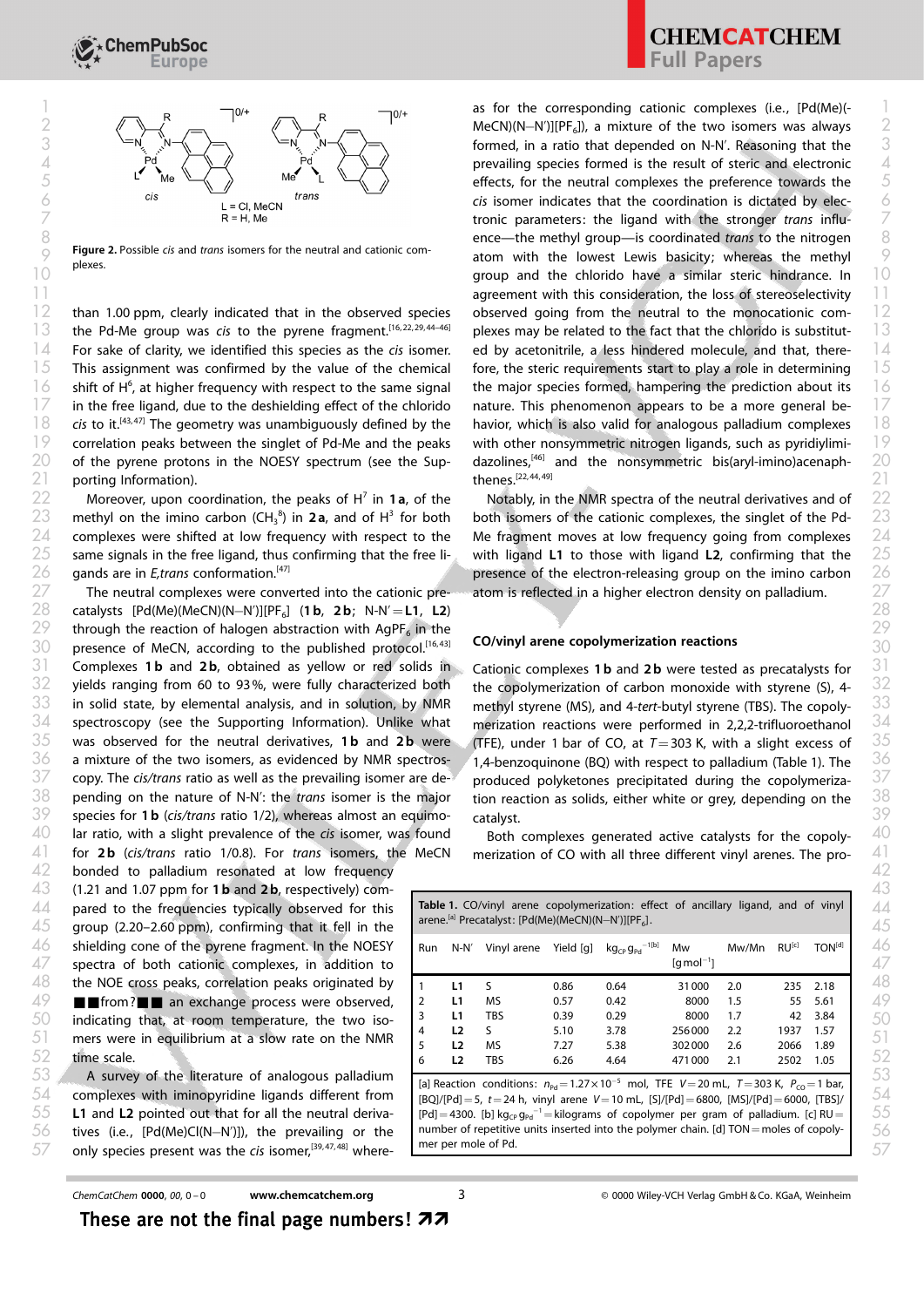

ductivity was significantly influenced by the ancillary ligand. The catalyst with ligand L2 was more than one order of magniis in agreement with the data previously reported for the ethbility: with precatalyst 1b, the formation of inactive palladium black was already observed after 3 h of reaction, whereas for the ligand effect on catalyst stability is in agreement with the  $\sim$  1.10-phenanthrolines.<sup>[51]</sup> NMR data about the ligand coordination capability.  $\sim$  1.10-phenanthrolines.<sup>[51]</sup>  $1$  ductivity was significantly influenced by the ancillary ligand. Increase in the productivity, reaching the values of  $1$ 

Concerning the effect of the vinyl comonomer, if using pre- $18$  catalyst 1b, the productivity decreased going from S to MS to gated in the range 1–20 bar (Table 2). Slightly different reaction  $18$ 

TBS (Table 1, entries 1–3), whereas with precatalyst and the control of the control of the control of the control of the control of the control of the control of the control of the control of the control of the control of 2 b, the lowest productivity was obtained in the CO/ 20 20 obtained in the CO/S counterpart.<sup>[22,49]</sup>

The literature catalytic systems with iminopyridines showed remarkably lower productivities than those reported here, that is, from 0.097 to 0.541 kg<sub>cP</sub> g<sub>Pd</sub><sup>-1</sup>  $\frac{35}{2}$  for CO/TBS, even considering that the reactions were  $\frac{1}{2}$  chain. [d] n.d. = not determined.  $36$  performed with [TBS]/[Pd] = 620, that is almost one  $36$  $37$  order of magnitude lower than the ratio applied  $37$ here.<sup>[39]</sup>

productivity were reflected on the molecular weight (Mw)  $47$  the increase in the productivity obtained with 2b was due to The decrease in the Mw values on increasing CO pressure  $47$ the ketimine catalyst, the increase in the ratio between the propagation and the termination rate might be due to both an tion rate.

 $55$  Section With precatalyst 2 b, that originated the most stable catalyst, the most stable in the most stable catalyst,  $55$  $56$  the effect of reaction time was analyzed in CO/S and CO/MS  $56$  $57$  copolymerizations. Prolonging the reaction time resulted in an  $57$ 

 $3$  tude more productive than catalyst with ligand L1. This result  $6.43\ \rm{kg_{CP}\,g_{\rm{Pd}}^{-1}}$  in CO/MS copolymerization after 48 h, with no  $3$  $5$  ylene homopolymerization catalyzed by iron complexes with ing Information). These data are among the highest values  $5$  $\acute{o}$  bis(imino)pyridine ligands, in which ketimine catalysts were ever reported for monocationic, monochelated precatalysts.<sup>[16]</sup>  $\acute{o}$  $7$  found to be more productive than their aldimine analogues.<sup>[50]</sup> The large amount of solid precipitated during the copolymeri- $8$  In the copolymerization under investigation, the ligand effect zation for longer reaction time suggested that the rate of the  $8$  $\%$  on catalyst productivity appeared to be related to catalyst sta- reaction might be affected by the diffusion-limited comono-  $\%$  $12$  precatalyst 2b, no palladium metal was observed for at least with the catalyst anchored to the solid polyketone. A similar  $12$ 13 12 h. Because the deactivation pathways imply the dissociation phenomenon was already reported in the Pd-diphosphine cat- $\frac{1}{4}$  of the N-N' ligand from the palladium coordination sphere,<sup>[49]</sup> alyzed CO/ethylene copolymerization<sup>[52]</sup> and in CO/MS reaction  $\frac{1}{4}$  $2$  The catalyst with ligand L2 was more than one order of magni- 6.86 kg<sub>CP</sub> g<sub>Pd</sub><sup>-1</sup> in the CO/S copolymerization after 72 h and of 2 6.43  $kg_{CP}g_{Pd}^{-1}$  in CO/MS copolymerization after 48 h, with no  $4$  is in agreement with the data previously reported for the eth- evident catalyst decomposition in both cases (see the Support-  $4$ ing Information). These data are among the highest values ever reported for monocationic, monochelated precatalysts.<sup>[16]</sup> The large amount of solid precipitated during the copolymerization for longer reaction time suggested that the rate of the reaction might be affected by the diffusion-limited comono- $10$  bility: with precatalyst 1b, the formation of inactive palladium mers concentration at the catalytic center and that the catalyt-  $10$  $11$  black was already observed after 3 h of reaction, whereas for ic system might switch from homogeneous to heterogeneous  $11$ with the catalyst anchored to the solid polyketone. A similar phenomenon was already reported in the Pd-diphosphine catalyzed CO/ethylene copolymerization<sup>[52]</sup> and in CO/MS reaction  $15$  the ligand effect on catalyst stability is in agreement with the catalyzed by dicationic palladium complexes with 3-substituted  $15$ 1,10-phenanthrolines.[51]

 $17$  Concerning the effect of the vinyl comonomer, if using pre-<br>With precatalyst 1b, the effect of CO pressure was investi-<br> $17$ gated in the range 1–20 bar (Table 2). Slightly different reaction

| 21       | styrene copolymerization (Table 1, entry 4 vs. 5, 6).                                                           | Table 2. CO/vinyl arene copolymerization: effect of CO/pressure. <sup>[a]</sup> Precatalyst: 1b. |                |                   |              |                                  |                                    |                            |                           |  |
|----------|-----------------------------------------------------------------------------------------------------------------|--------------------------------------------------------------------------------------------------|----------------|-------------------|--------------|----------------------------------|------------------------------------|----------------------------|---------------------------|--|
| 22<br>23 | The latter trend is in agreement with most of the cat-<br>alytic systems described in the literature, for which | Run                                                                                              | Vinyl<br>arene | $P_{CO}$<br>[bar] | Yield<br>[g] | $kg_{CP}g_{Pd}$ <sup>-1[b]</sup> | Mw<br>$\lceil q \bmod^{-1} \rceil$ | Mw/<br>Mn                  | $RU^{[c]}$                |  |
| 24<br>25 | the introduction of an alkyl group in para position on<br>the vinyl arene comonomer resulted in an enhanced     |                                                                                                  |                |                   | 0.86         | 0.64                             | 31000                              | 2.0                        | 235                       |  |
| 26       | reactivity. <sup>[16,51]</sup> The opposite trend, analogous to that                                            |                                                                                                  |                | 10<br>20          | 0.59<br>0.32 | 0.29<br>0.16                     | 21000<br>14000                     | 1.6<br>1.3                 | 159<br>106                |  |
| 27       | observed here for 1b, was, however, reported for pal-                                                           | 4 <sup>1</sup>                                                                                   | <b>MS</b>      |                   | 0.57         | 0.42                             | 8000                               | 1.4                        | 55                        |  |
| 28       | ladium catalysts containing bis(aryl-imino)acenaph-                                                             |                                                                                                  | MS<br>MS       | 10<br>20          | 0.30<br>0.20 | 0.15<br>0.10                     | 8000<br>n.d. <sup>[d]</sup>        | 1.3<br>n.d. <sup>[d]</sup> | 55<br>n.d. <sup>[d]</sup> |  |
| 29       | thenes, for which productivities in the CO/MS copoly-                                                           |                                                                                                  | TBS            |                   | 0.39         | 0.29                             | 8000                               | 2.1                        | 42                        |  |
| 30       | merization were similar or lower compared to those                                                              | 8                                                                                                | TBS            | 10                | 0.04         | 0.02                             | n.d. <sup>[d]</sup>                | n.d. <sup>[d]</sup>        | n.d. <sup>[d]</sup>       |  |

31 obtained in the CO/S counterpart.<sup>[22,49]</sup> [a] Reaction conditions: for  $n_{\text{Pd}} = 1.89 \times 10^{-5}$  mol, TFE V=30 mL, T=303 K, [BQ]/[Pd]=  $\frac{32}{\mathsf{5}}$  The literature catalytic systems with iminopyridines  $\frac{1}{\mathsf{5}}$ ,  $t=24$  h, vinyl arene  $V=15$  mL,  $\frac{[S]/[Pd]=7000}{\mathsf{5}}$ ,  $\frac{[NS]/[Pd]=6000}{\mathsf{5}}$ ,  $\frac{[TS]/[Pd]=4300}{\mathsf{5}}$ 33 showed remarkably lower productivities than those except for entries 1, 4 and 7 see Table 1. [b] kg<sub>c</sub>, g<sub>pd</sub><sup>-1</sup> = kilograms of copolymer per 33  $34$  reported here, that is, from 0.097 to 0.541 kg<sub>CP</sub> g<sub>Pd</sub><sup>-1</sup> gram of palladium. [c] RU=number of repetitive units inserted into the polymer | 34 chain.  $[d]$  n.d.  $=$  not determined.

 $39$  The effects of both the ligands and the vinyl arenes on the perimental set up of the reaction. Regardless of the nature of  $39$  $41$  values of the synthesized polyketones. For all the three vinyl in a remarkable decrease in the productivity owing to the con-  $41$  $42$  arenes, moving from the aldimine to the ketimine catalyst, temporary decrease in catalyst stability, rather than to the in-  $42$  $43\;$  a steep improvement of the Mw values was achieved, yielding hibiting effect of carbon monoxide. This effect was not unex-  $43\;$  $44$  polyketones with Mw data ranging from 250 000 to almost pected, since it is known that, to have high productivity at CO  $44$  $45$  s00000 gmol<sup>-1</sup>, which are among the highest reported so pressures higher than 1 bar, an ancillary ligand to palladium  $45$  $46$  far.<sup>[16,51]</sup> The increase in the molecular weight indicated that ratio of 2 was required.<sup>[53]</sup>  $38$  here.<sup>[39]</sup> **here.**  $38$  conditions were required to be applied due to the different experimental set up of the reaction. Regardless of the nature of  $40$  productivity were reflected on the molecular weight (Mw) the vinyl comonomer, an increase in the CO pressure resulted  $\,$   $40$ in a remarkable decrease in the productivity owing to the contemporary decrease in catalyst stability, rather than to the inhibiting effect of carbon monoxide. This effect was not unexpected, since it is known that, to have high productivity at CO pressures higher than 1 bar, an ancillary ligand to palladium ratio of 2 was required.<sup>[53]</sup>

 $48$  an increase in the length of the polymer chains rather than in was in line with the detrimental effect of CO on catalyst stabili-  $\,$   $48$  $49$  their number, as also revealed by the differences in the turn- ty. This was particularly evident in the CO/MS copolymeriza-  $49$  $50$  over numbers (TON, Table 1). This suggests that, in the case of tion, in which the same Mw value was obtained at 1 and  $50$  $53$   $\%$  increase in the propagation rate and a decrease in the termina- chains and, therefore, in the number of the completed catalytic  $-53$ The decrease in the Mw values on increasing CO pressure was in line with the detrimental effect of CO on catalyst stability. This was particularly evident in the CO/MS copolymerization, in which the same Mw value was obtained at 1 and  $51$  the ketimine catalyst, the increase in the ratio between the 10 bar of CO, thus indicating that the reduced productivity  $51$  $52$  propagation and the termination rate might be due to both an was a result of a decrease in the number of the polymer  $52$ chains and, therefore, in the number of the completed catalytic cycles.  $54$  tion rate.  $54$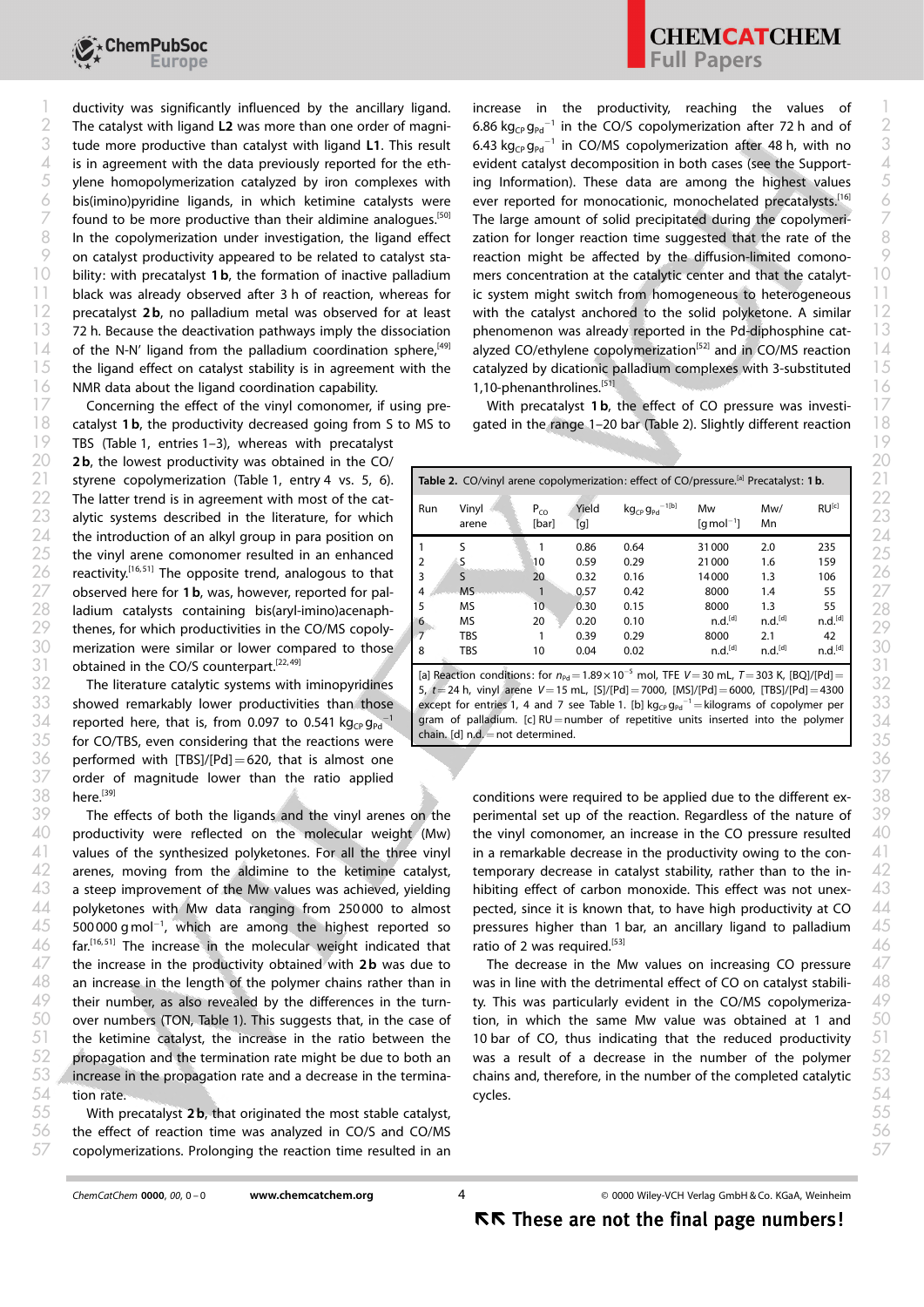| Run                            | $N-N'$         | Vinyl arene | [%] | lu<br>[%] | ul<br>[%] | uи<br>[%] | <b>TBS</b><br>33<br>30<br>37<br><b>TBS</b><br>8<br>10<br>48<br>31                                   |
|--------------------------------|----------------|-------------|-----|-----------|-----------|-----------|-----------------------------------------------------------------------------------------------------|
|                                |                |             |     |           |           |           | [a] Determined by <sup>13</sup> C NMR spectra recorded in HFIP/CDCI <sub>3</sub> , $T = 298$ K, in- |
|                                | l 1            |             | 16  | 16        | 16        | 52        | tegration of $C_{inso}$ signals.                                                                    |
| 1/[b]                          |                |             | 16  | 16        | 16        | 52        |                                                                                                     |
|                                |                | MS          | 47  | 17        | 18        | 18        |                                                                                                     |
| $2^{\prime(b)}$                |                | <b>MS</b>   | 51  | 20        | 20        |           | Although the effect of comonomer pressure on the stereo-                                            |
|                                |                | TBS         | 30  |           |           | 33        |                                                                                                     |
|                                |                |             |     | 13        | 16        |           | chemistry of the synthesized polymer is well documented for                                         |
| $\Lambda^{\prime[\mathsf{b}]}$ | נ ו            |             |     | 13        | 13        |           | polypropylene synthesis, <sup>[8]</sup> for polyketones the effect of CO                            |
|                                | L <sub>2</sub> | <b>MS</b>   |     | 21        | 19        | 60        | pressure on the stereochemistry was reported only in the CO/                                        |
| $5$ '[b]                       | $\mathbf{L}$   | MS.         |     | 17        | 17        | 61        | styrene copolymerization catalyzed by a palladium pyridine-di-                                      |
|                                |                | TBS         |     | 15        | 10        | 75        | hydrooxazole complex. <sup>[54]</sup> It was found that the stereoregularity                        |

[a] Determined by <sup>13</sup>C NMR spectra recorded in HFIP/CDCl<sub>3</sub>,  $T=298$  K, integration of C<sub>isso</sub> signals. [b] Calculated on the basis of probability values of Table 5.

 $27$  The nature of the ligand present in the catalyst remarkably  $\sim$  CO pressure on the polyketones stereochemistry.  $27$  $28$  influenced the stereochemistry of the produced macromole- To tentatively explain the effect of ligand, vinyl comonomer  $28$  $31$  around 70%, which is in line with the values reported in the formed.  $32$  literature for copolymers produced with other iminopyridine The reactivity of complexes **1b** and **2b** with carbon monox-  $32$ based catalysts (Table 3; entries 4–6).<sup>[39]</sup> However, for the polywhereas the CO/styrene copolymer was prevailingly syndiotacproduced polyketones.

To gain insights into the parameters that affect the stereowere present with a different distribution depending on both the vinyl arene and the CO pressure (Table 4).

 $52$  uu triad increased at expenses of that of the II triad. For in-<br>Because no difference in the reactivity with CO between 1b  $52$  $56$  of CO. In all cases, at 20 bar of CO, copolymers with a higher The statistical analysis was performed by taking into account  $56$ stereoregularity were obtained.

| Stereochemistry of the synthesized polyketones |                                    |                                                                                                                                                                                              |  |    |    |    |     | Table 4. Triads distribution in the CO/vinyl arene polyketones.[a] Precata-<br>lyst: 1b. |                   |                 |           |     |           |  |  |
|------------------------------------------------|------------------------------------|----------------------------------------------------------------------------------------------------------------------------------------------------------------------------------------------|--|----|----|----|-----|------------------------------------------------------------------------------------------|-------------------|-----------------|-----------|-----|-----------|--|--|
|                                                |                                    | The stereochemistry of the obtained polyketones was deter-<br>mined by $^{13}$ C NMR spectroscopy, recording the spectra in<br>1,1,1,3,3,3-hexafluoropropan-2-ol (HFIP), at room temperature |  |    |    |    | Run | Vinyl arene                                                                              | $P_{CO}$<br>[bar] | [%]             | Iи<br>[%] | [%] | иu<br>[%] |  |  |
| (Table 3).                                     |                                    |                                                                                                                                                                                              |  |    |    |    |     |                                                                                          |                   | 16              | 16        | 16  | 52        |  |  |
|                                                |                                    |                                                                                                                                                                                              |  |    |    |    |     |                                                                                          | 10                | 11 <sub>1</sub> | 15        | 17  | 57        |  |  |
|                                                |                                    |                                                                                                                                                                                              |  |    |    |    |     |                                                                                          | 20                |                 | 16        | 16  | 64        |  |  |
|                                                |                                    |                                                                                                                                                                                              |  |    |    |    |     | <b>MS</b>                                                                                |                   | 47              | 17        | 18  | 18        |  |  |
|                                                |                                    | Table 3. Triads distribution in the CO/vinyl arene polyketones.[a] Precata-                                                                                                                  |  |    |    |    |     | <b>MS</b>                                                                                | 10                | 37              | 19        | 13  | 31        |  |  |
|                                                | lyst: $[Pd(Me)(MeCN)(N-N')][PF_6]$ |                                                                                                                                                                                              |  |    |    |    | n   | <b>MS</b>                                                                                | 20                | $11 -$          | 19        | 13  | 57        |  |  |
|                                                |                                    |                                                                                                                                                                                              |  |    |    |    |     | <b>TBS</b>                                                                               |                   | 30              |           | 37  | 33        |  |  |
| Run                                            | $N-N'$                             | Vinyl arene                                                                                                                                                                                  |  | Iи | ul | uu | 8   | <b>TBS</b>                                                                               | 10                | 31              |           |     | 48        |  |  |

 $\begin{bmatrix} 2^{10} & 1 & 0 \ 0 & 2^{10} & 1 & 0 \end{bmatrix}$  and  $\begin{bmatrix} 2^{10} & 2^{10} & 2^{10} & 2^{10} \ 0 & 2^{10} & 2^{10} & 2^{10} \end{bmatrix}$  Although the effect of comonomer pressure on the stereo- $\begin{bmatrix} 2 \ 4 \end{bmatrix}$  =  $\begin{bmatrix} 17 \ 18 \end{bmatrix}$  =  $\begin{bmatrix} 2 \ 18 \end{bmatrix}$  =  $\begin{bmatrix} 17 \ 16 \end{bmatrix}$  =  $\begin{bmatrix} 17 \ 18 \end{bmatrix}$  = chemistry of the synthesized polymer is well documented for  $\begin{bmatrix} 7 \end{bmatrix}$  $\begin{array}{ccc} 18 & 4^{(b)} & 12 & 5 & 3 & 13 & 13 & 71 \end{array}$  polypropylene synthesis,<sup>[8]</sup> for polyketones the effect of CO  $\begin{array}{ccc} 18 & 18 & 12 & 12 \end{array}$  $\begin{array}{ccc} \n\begin{array}{ccc} \n\end{array}$  **19**  $\begin{array}{ccc} \n\end{array}$  **19**  $\begin{array}{ccc} \n\end{array}$  of  $\begin{array}{ccc} \n\end{array}$  pressure on the stereochemistry was reported only in the CO/  $\begin{array}{ccc} \n\end{array}$  $\frac{20}{5}$   $\frac{15}{12}$   $\frac{17}{12}$   $\frac{17}{12}$   $\frac{1}{12}$   $\frac{1}{12}$  styrene copolymerization catalyzed by a palladium pyridine-di- 20  $\frac{1}{21}$   $\frac{1}{21}$   $\frac{1}{21}$   $\frac{1}{21}$  hydrooxazole complex.<sup>[54]</sup> It was found that the stereoregularity 21 22 al Determined by <sup>13</sup>C NMR spectra recorded in HFIP/CDCI<sub>3</sub>,  $\tau$ =298 K, in-<br>of the copolymer decreased at higher CO pressure, an effect 22  $23$  regration of  $\epsilon_{\text{gas}}$  signals. [b] Calculated on the basis of probability values opposite to that found here, and, even though the content of 23 24 **19 Telecommunity** the triads was not specified, it was much less pronounced than 24 in the present case. Therefore, to the best of our knowledge, 25 25 this paper is the first report concerning a remarkable effect of 26 26 CO pressure on the polyketones stereochemistry.

 $29$  cules. With precatalyst 2b, all the copolymers had a prevailingly and CO pressure on the stereochemistry, a mechanistic study  $29$  $30$  syndiotactic microstructure, with a content of the uu triad by insitu NMR spectroscopy and a statistical analysis were per-  $30$ To tentatively explain the effect of ligand, vinyl comonomer and CO pressure on the stereochemistry, a mechanistic study by in situ NMR spectroscopy and a statistical analysis were performed.

 $34$  ketones obtained with precatalyst 1b, the stereochemistry was dichloromethane solution of the two complexes, at room tem-  $34$  $35$  strongly dependent on the vinyl arene comonomer. Indeed, perature, leading to a clear red solution with no formation of  $35$  $37$  tic (Table 3; entry 1), the CO/MS polyketone was prevailingly the same reactivity. In the <sup>1</sup>H NMR spectra recorded after  $37$  $38$  isotactic (Table 3; entry 2), and the CO/TBS macromolecule was adding CO, no signal of the precatalyst was observed, indicat-  $38$  $39$  atactic (Table 3; entry 3). To the best of our knowledge, this is ing that, for each complex, either both isomers reacted with  $39$  $40$  the first report concerning the influence of a substituent in  $\;\;$  CO or only one isomer reacted with CO, but since they were in  $\;\;$   $40$  $41$  para position of the vinyl arene on the stereochemistry of the equilibrium, the other one was transformed into the reactive  $41$  $44$  chemistry of the polyketones synthesized with precatalyst 1b, became sharper at 253 K, showing the singlet of free acetoni-  $44$  $45$  the effect of the CO pressure was investigated (see above). In trile and a broad signal at 2.76 and 2.80 ppm for the Pd-acetyl  $\,$   $45$  $46$  the C<sub>ipso</sub> region of the <sup>13</sup>C NMR spectra of the copolymers pro- species with ligand L1 and L2, respectively. Therefore, both 46  $47$  duced at higher CO pressure, the signals of all the four triads precatalysts were transformed into the Pd-acetyl-carbonyl in-  $47$  $50$  From a general point of view, regardless to the vinyl arene mers were formed and were in exchange on a rate intermedi-  $50$  $51$  comonomer, on increasing the CO pressure the content of the ate on the NMR time scale, at room temperature (Scheme 2).  $51$ The reactivity of complexes 1b and 2b with carbon monox- $33$  based catalysts (Table 3; entries 4–6).<sup>[39]</sup> However, for the poly- ide was investigated by bubbling CO for 5 min into a 10 mm  $33$ dichloromethane solution of the two complexes, at room temperature, leading to a clear red solution with no formation of  $36$  whereas the CO/styrene copolymer was prevailingly syndiotac- palladium black in both cases. The two precatalysts showed  $36$ the same reactivity. In the <sup>1</sup>H NMR spectra recorded after adding CO, no signal of the precatalyst was observed, indicating that, for each complex, either both isomers reacted with CO or only one isomer reacted with CO, but since they were in equilibrium, the other one was transformed into the reactive species, and so no precatalyst remained in solution. In both 42 produced polyketones.  $43$  To gain insights into the parameters that affect the stereo- cases the signals were very broad at room temperature and  $43$ became sharper at 253 K, showing the singlet of free acetonitrile and a broad signal at 2.76 and 2.80 ppm for the Pd-acetyl species with ligand L1 and L2, respectively. Therefore, both precatalysts were transformed into the Pd-acetyl-carbonyl in- $48$  were present with a different distribution depending on both termediate; the broad signals indicated that a dynamic process  $\,$   $48$ 49 the vinyl arene and the CO pressure (Table 4). Was taking place in solution, suggesting that cis and trans isomers were formed and were in exchange on a rate intermediate on the NMR time scale, at room temperature (Scheme 2).

53  $\%$  stance, in the case of the CO/MS copolymer a prevailingly iso- and 2b was evident, the different stereochemistry of the poly- 53  $54$  tactic macromolecule was obtained at 1 bar of CO, whereas ketones should be originated at the step of vinyl comonomer  $54$  $55$  a prevailingly syndiotactic copolymer was produced at 20 bar coordination and insertion. Because no difference in the reactivity with CO between 1 b and 2b was evident, the different stereochemistry of the polyketones should be originated at the step of vinyl comonomer coordination and insertion.

The statistical analysis was performed by taking into account  $57$  stereoregularity were obtained.  $57$  stereocontrol, according to a simple  $57$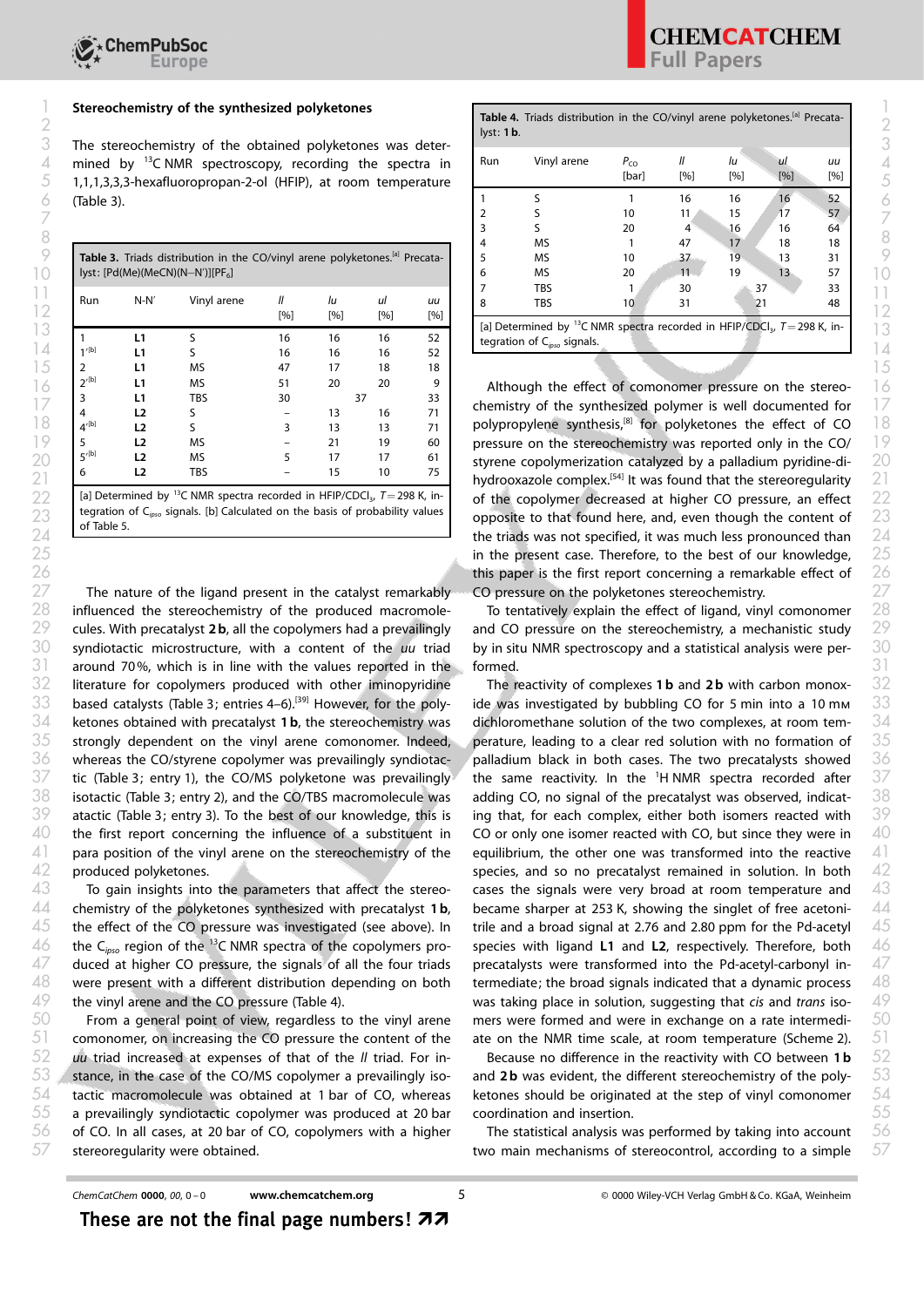

Scheme 2. The CO migratory insertion reaction on precatalysts 1 b and 2 b.

 $18$  Markov process:<sup>[55–58]</sup> one-parameter chain end and one-param-<br>A reasonable hypothesis about the relationship between the  $18$ tistic control, whereas the influence of the penultimate and preceding units can be considered negligible.

In the  $^{13}$ C NMR spectra of polyketones synthesized with 2b, ketones synthesized with 1 b, the signals of all the four triads calculated with respect to the total area of the signals, and the values are summarized in Table 3.

According to the definition of Bovey tacticity, $[60, 61]$  for catatioface selection.

The value for the triad with the largest relative area in the pendent probabilities and by testing the different models (see  $53$   $\degree$  bilities is summarized. In Table 3 a comparison between the According to this hypothesis, the effect of CO pressure on  $\,$   $\,53$ values calculated by this statistical analysis is reported.

Following the described approach, the statistical analysis confirms that the syndiotactic copolymer obtained with the ke-

| $MeCN)(N-N')$ [ $PF_6$ ] | <b>Table 5.</b> Values of probability sets applied. Precatalyst: |            |            |            | $[Pd(Me)(-$ |
|--------------------------|------------------------------------------------------------------|------------|------------|------------|-------------|
| $N-N'$                   | Vinyl arene                                                      | $p(Re)$ lk | $p(Re)$ ul | $p(Si)$ lk | $p(Si)$ ul  |
| L1                       |                                                                  | 0.16       | 0.84       | 0.16       | 0.84        |
| L1                       | MS                                                               | 0.22       | 0.78       | 0.22       | 0.78        |
| L <sub>2</sub>           |                                                                  | 0.3        | 0.7        | 0.27       | 0.73        |
| L <sub>2</sub>           | MS                                                               | 0.8        | 0.2        | 0.2        | 0.8         |
|                          |                                                                  |            |            |            |             |

**and the enantiomorphic site control are active for styrene, and 15** 15  $\frac{1}{6}$  Scheme 2. The CO migratory insertion reaction on precatalysts 1b and 2b. only the enantiomorphic site control operative for 4-methyl  $\frac{1}{6}$ styrene. 17 **styrene.** The contract of the contract of the contract of the contract of the contract of the contract of the contract of the contract of the contract of the contract of the contract of the contract of the contract of

19 eter enantiomorphic site control. This kind of statistical ap- ligand present in the catalyst and the polyketone stereochem- 19  $20$  proach was already applied to investigate the stereocontrol istry might be based on the precatalyst isomer population ob-  $20$ 21 observed in the CO/propene copolymerization by using stereo- served by NMR spectroscopy: for 1b, the trans isomer was the 21 22 selective Pd catalysts.<sup>[59]</sup> The innate asymmetry of the catalytic major species, indicating the preference for the Pd–C bond to 22 23 sites for 1b and 2b catalysts allows to assume also both types be trans to the Pd-N<sub>imino</sub> bond. For 2b, almost an equimolar 23  $24$  of control acting in the same process in a two-parameters sta- ratio of the two isomers was found, indicating no preference  $24$  $28$  the signals of only three triads were present in the region of mine catalyst, both sites on palladium can accommodate  $28$ 29 the C<sub>ipso</sub>, with the signal of the *II* triad missing or negligible, either the growing polymer chain or the incoming monomer, 29  $30$  thus indicating that the Bernoullian statistical model is suited leading to the syndiotactic copolymer under chain-end control.  $\,$   $30$ A reasonable hypothesis about the relationship between the ligand present in the catalyst and the polyketone stereochemistry might be based on the precatalyst isomer population observed by NMR spectroscopy: for 1b, the trans isomer was the major species, indicating the preference for the Pd-C bond to be trans to the Pd-N<sub>imino</sub> bond. For 2b, almost an equimolar ratio of the two isomers was found, indicating no preference  $25$  tistic control, whereas the influence of the penultimate and for the position of the Pd-C bond with respect to the two  $25$ 26 preceding units can be considered negligible.  $\blacksquare$  halves of the ligand. Translating this information on the poly-  $26$  $27$  In the <sup>13</sup>C NMR spectra of polyketones synthesized with 2b, merization mechanism, it suggests that in the case of the keti-  $27$ mine catalyst, both sites on palladium can accommodate either the growing polymer chain or the incoming monomer, leading to the syndiotactic copolymer under chain-end control.

 $31$  for this analysis and that the enantioface selection is under and However, in the case of the aldimine catalyst, the growing  $31$  $32$  chain-end control. However in the <sup>13</sup>C NMR spectra of poly- polymer chain might be preferentially (not site-selectively) lo-  $32$  $34$  were observed, thus indicating a larger influence by the enan- arene preferentially coordinated cis to the pyrene fragment.  $34$  $35$  tiomorphic catalytic site. The relative area of each peak was Because for an efficient enantiomorphic site control the site-se-  $35$  $39$  lysts with a preference for the (Re)-enantioface,  $p$ (Re)/k and comonomer. With styrene, the preference for the growing  $39$  $40$  p(Si)ul represent the probabilities, as independent parameters, polymer chain to be coordinated trans to the Pd–N<sub>imino</sub> bond is  $40$  $41$  for maintain the (Re)-enantioface selection to give an isotactic and as strong as it is in the case of 4-methyl styrene, thus the  $-41$  $42$  sequence and to return to the preferred enantioface selection chain-end control is the main mechanism and the stereoerrors  $42$  $43$  after a non-regular (S1)-insertion, respectively. Similarly,  $p(Si)lk$  are originated by the contribution of the enantiomorphic site  $\quad 43$  $44$  and p(Re)ul are the probabilities for maintaining the (Si)-enan- control. On the other hand, with 4-methyl styrene, in addition  $44$  $47$  spectra was calculated by arbitrarily changing the two inde- to the Pd-N<sub>imino</sub> bond, leaving only the coordination site cis to  $47$  $49$  the Supporting Information). Among the various possibilities, coming alkene. The pyrene moiety should be able to discrimi-  $49$  $50$  the conclusive sets of probabilities were selected to mimic also nate between the two enantiofaces of the incoming 4-methyl  $-50$  $51$  the values for the other peaks as close as possible to the ex- styrene, leading to two diastereoisomers of different encum-  $51$ perimental distribution. In Table 5 the list of the sets of proba-52 52 However, in the case of the aldimine catalyst, the growing polymer chain might be preferentially (not site-selectively) lo-33 ketones synthesized with 1b, the signals of all the four triads cated *trans* to the Pd-N<sub>imino</sub> bond, with the incoming vinyl 33 arene preferentially coordinated cis to the pyrene fragment. Because for an efficient enantiomorphic site control the site-se- $36$  calculated with respect to the total area of the signals, and the lective coordination of the vinyl arene is required,<sup>[45,54]</sup> the ob-  $36$  $37$  values are summarized in Table 3.  $\blacksquare$  tained stereochemistry and the statistical analysis suggest that  $37$  $38$  According to the definition of Bovey tacticity,<sup>[60,61]</sup> for cata- the degree of site-selective coordination depends on the vinyl  $38$ comonomer. With styrene, the preference for the growing polymer chain to be coordinated trans to the Pd-N<sub>imino</sub> bond is not as strong as it is in the case of 4-methyl styrene, thus the chain-end control is the main mechanism and the stereoerrors are originated by the contribution of the enantiomorphic site control. On the other hand, with 4-methyl styrene, in addition  $45$  tioface selection.  $45$  tioface selection.  $46$  The value for the triad with the largest relative area in the favor to the coordination of the growing polymer chain trans  $46$ to the Pd-N<sub>imino</sub> bond, leaving only the coordination site cis to  $48$  pendent probabilities and by testing the different models (see the pyrene fragment available for the coordination of the in-  $48$ coming alkene. The pyrene moiety should be able to discriminate between the two enantiofaces of the incoming 4-methyl styrene, leading to two diastereoisomers of different encumbered situations (Figure 3).

 values relative to the experimental triad distribution and the the stereochemistry might be explained, as well. A preferential  $54$ According to this hypothesis, the effect of CO pressure on the stereochemistry might be explained, as well. A preferential values calculated by this statistical analysis is reported. Site coordination of the polymer chain trans to the Pd-N<sub>imino</sub> 55 Following the described approach, the statistical analysis bond implies that, after each migratory insertion of the co-  $56$ confirms that the syndiotactic copolymer obtained with the ke- monomer into the growing polymer chain, a back skip of the  $57$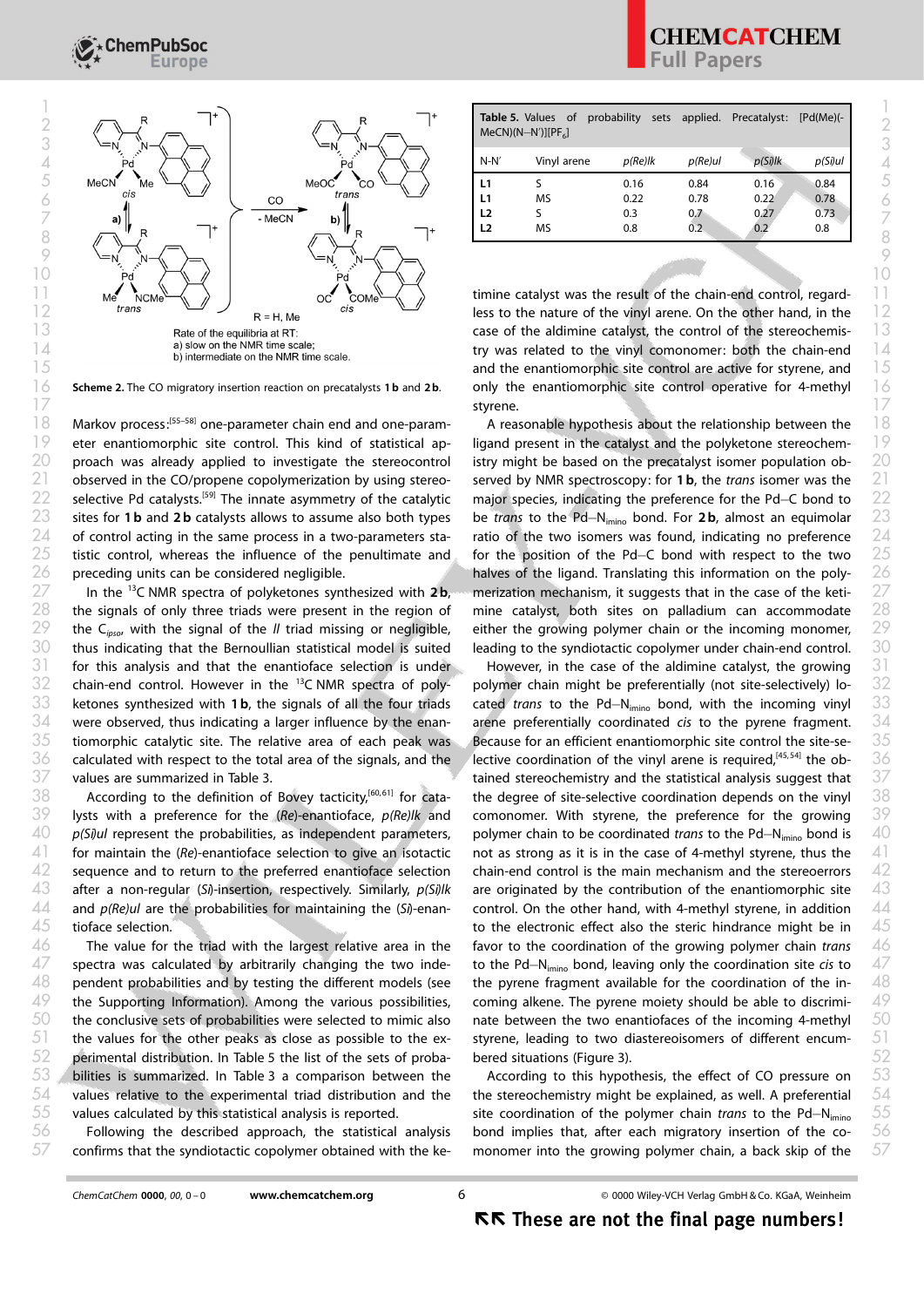

 $8$  Figure 3. The two possible diastereoisomers as models for 4-methyl styrene ketones were prevailingly syndiotactic, the CO/MS prevailingly  $8$  $\%$  enantioface discrimination (GPC = growing polymer chain). The state isotactic, and the CO/TBS atactic. On increasing the CO pres-  $\%$ Figure 3. The two possible diastereoisomers as models for 4-methyl styrene enantioface discrimination ( $GPC =$ growing polymer chain).



Scheme 3. Proposed mechanism for the growth of the polymer chain, including back skip (bs). Whereas the vinyl arene depen-<br>22

 chain takes place (Scheme 3).<sup>[8, 45]</sup> This mechanism requires the macromolecules synthesized with the aldimine catalyst was site on the metal center, thus hampering the mobility of the polymer chain, allowing the chain-end control to prevail over substitution of the hydrogen atom by the methyl group on the enantiomorphic site control and leading to an increasingly the imino carbon atom of the ligand was reflected in remark syndiotactic macromolecule. site on the metal center, thus hampering the mobility of the Coverall, the reported catalytic data indicate that the simple

# **Conclusions**

 from 2-pyridinecarboxaldehyde or 2-acetylpyridine and charac- $\,$  To get deeper insights into the nature of the peculiar stereo-  $\,37$  terized by a pyrene pendant arm, as ancillary ligands for palla- control, Pd catalysts with iminopyridines having different poly-  $38$ dium, synthesizing both neutral, [Pd(Me)Cl(N-N')], and mono- cationic, [Pd(Me)(MeCN)(N–N')][PF<sub>6</sub>], derivatives. The NMR char- vestigation.  $40$  acterization provided evidence  $\blacksquare$  ok? $\blacksquare$  that for the neu- tral species only the *cis* isomer, featured by the Pd-Me bond *cis* and the state of the state of the state of  $42$  to the pyrene fragment, was formed, whereas for the monocat-  $\quad$   $\sim$   $\sim$   $\sim$   $\sim$   $\sim$   $\sim$   $43$  ionic complexes both *cis* and *trans* isomers were present in  $\epsilon$  conservation considerations  $44$  a different ratio depending on the N-N' ligand.  $45$  and the sense of the N-N' ligand. dium, synthesizing both neutral, [Pd(Me)Cl(N–N')], and mono- aromatic groups on the imino nitrogen are currently under in-  $39$ 

 The monocationic complexes generated very efficient cata- All complex manipulations were performed by using standard  $46$  lysts for the copolymerization of carbon monoxide with vinyl schlenk techniques under argon. Anhydrous dichloromethane was  $47$  arenes, such as styrene, 4-methyl styrene and 4-tert-butyl sty-<br>48 arenes, such as styrene, 4-methyl styrene and 4-tert-butyl sty- rene leading to the corresponding alternating polyketones. It seeming and by CIL Carbon manovide (SIAD CB grade 90.984)  $49$  was found that the catalyst performances were strongly affect-<br> $\frac{1}{2}$  subsequences  $\frac{1}{2}$  and  $\frac{1}{2}$  and  $\frac{1}{2}$  and  $\frac{1}{2}$  and  $\frac{1}{2}$  and  $\frac{1}{2}$  and  $\frac{1}{2}$  and  $\frac{1}{2}$  and  $\frac{1}{2}$  and  $\frac{$ 51 ed by the ancillary ligand. In particular, the catalyst with the peach (cod), the three vinyl arenes. TFE and all the other reagents 51 ketimine ligand led to productivities up to 6.86 kg $_{\text{CP}}$ g<sub>Pd</sub><sup>-1</sup> and  $\,$  to polyketones with Mw values up to 471 000 gmol<sup>-1</sup>, with no out further purification for synthetic, spectroscopic, and catalytic  $\,$   $\,53$  evident formation of inactive palladium metal. On the other purposes [Pd(Me)(Cl)(cod)] was obtained from [PdCl<sub>2</sub>(cod)] accord- hand, the catalyst with the aldimine ligand was found to be ing to a reported procedure.<sup>[45]</sup> much less productive, yielding copolymers of low molecular MMR spectra of ligands were recorded on a Brucker AV 300 MHz  $56$ weight. 52 ketimine ligand led to productivities up to 6.86 kg<sub>cp</sub> g<sub>pd</sub><sup>-1</sup> and and solvents were purchased from Sigma–Aldrich and used with-<br>52

 $\overline{7}$  and  $\overline{7}$  are  $\overline{7}$  and  $\overline{7}$  are  $\overline{7}$  and  $\overline{7}$  are  $\overline{7}$  tions were performed at 1 bar of CO, the CO/styrene poly-

sure, the degree of stereoregu- 10

**CHEMCATCHEM**<br>Full Papers

21 **ed by the chain-end control,** 21 whereas the vinyl arene dependent stereochemistry for the 23 23

 $25$  availability of a coordination site cis to the growing polymer an esult of the switch from the enantiomorphic site control for  $\,$   $25$  $26$  chain. Owing to the high affinity of palladium to carbon mon- 4-methyl styrene to a combination of enantiomorphic and  $26$  $27$  oxide, the CO favorably competes for the fourth coordination schain-end control for styrene.  $27$ macromolecules synthesized with the aldimine catalyst was a result of the switch from the enantiomorphic site control for 4-methyl styrene to a combination of enantiomorphic and chain-end control for styrene.

 $36$  In this paper we have used two iminopyridines (N–N'), derived a was determined by the comonomers. The state  $36$ substitution of the hydrogen atom by the methyl group on the imino carbon atom of the ligand was reflected in remark-31 syndiotactic macromolecule. The same of the effects on catalysis: very high values of both productivity 31 and molecular weight were achieved, together with unprece-32 32 **dented outcomes on the polymer stereochemistry. For the first** 33 33  $\frac{34}{\sqrt{34}}$  Conclusions it and the homogeneously catalyzed polyketone synthesis it  $\frac{34}{\sqrt{34}}$  $\frac{35}{35}$  Concretions and that the tacticity of the produced macromolecule  $\frac{35}{35}$ was determined by the comonomers.

> To get deeper insights into the nature of the peculiar stereocontrol, Pd catalysts with iminopyridines having different polyvestigation.

# Experimental Section

## General considerations

All complex manipulations were performed by using standard Schlenk techniques under argon. Anhydrous dichloromethane was obtained by distillation over CaH<sub>2</sub> and under argon. Deuterated solvents (Cambridge Isotope Laboratories, Inc. (CIL)) were stored as recommended by CIL. Carbon monoxide (SIAD, CP grade 99.9%), 1-aminopyrene, 2-pyridinecarboxaldehyde, 2-acetylpyridine, [PdCl<sub>2</sub>(cod)], the three vinyl arenes, TFE, and all the other reagents out further purification for synthetic, spectroscopic, and catalytic purposes. [Pd(Me)(Cl)(cod)] was obtained from [PdCl<sub>2</sub>(cod)] according to a reported procedure.<sup>[43]</sup>

NMR spectra of ligands were recorded on a Brucker AV 300 MHz  $57$  weight.  $57$  weight.

These are not the final page numbers!  $\boldsymbol{z}$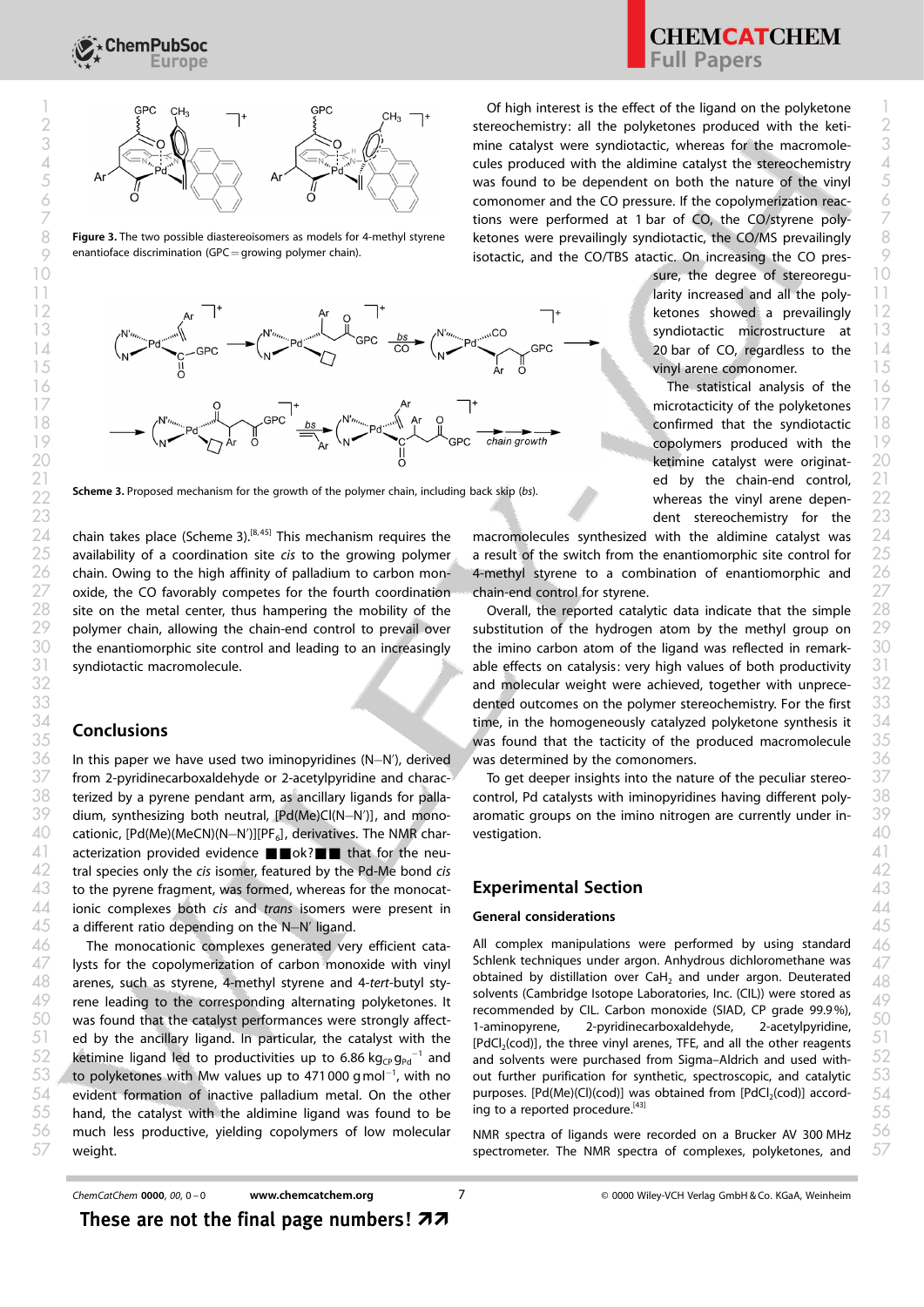

2 spectrometer at the following frequencies: 500 MHz ( $^1$ H) and (64% yield). 125.68 MHz ( $^{13}$ C); the resonances are reported in ppm ( $\delta$ ) and referenced to the residual solvent peak versus Si(CH<sub>3</sub>)<sub>4</sub>: CDCl<sub>3</sub> at  $\delta$  = 7.26 (<sup>1</sup>H) and 77.0 ppm (<sup>13</sup>C), CD<sub>2</sub>Cl<sub>2</sub> at  $\delta$  = 5.32 (<sup>1</sup>H) and 54.0 ppm (<sup>13</sup>C). NMR experiments were performed employing the automatic software parameters; for NOESY experiments, a mixing time of 500 ms was used. <sup>13</sup>C NMR spectra of polyketones were recorded  $(6)$ , 129.43 (C<sup>o</sup>), 127.71 (C<sup>o</sup>), 127.30 (C<sup>a</sup>), 122.10 (C<sup>a</sup>), 119.90  $\%$  in 1,1,1,3,3,3-hexafluoroisopropanol (HFIP) with addition of CDCl<sub>3</sub> (C<sup>o</sup>), -0.63 ppm (Pd-Me); elemental analysis  $\Box$  OK?  $\Box$  Calcd (%) For locking purposes. Caution: HFIP is a very volatile and highly  $\frac{10!}{5050 \text{ J}^2}$  is a set all  $\frac{10}{2}$  in  $\frac{10!}{2}$  is a set all  $\frac{10!}{2}$  is a set all  $\frac{10!}{2}$  is a set all  $\frac{10!}{2}$  is a set all  $\frac{10$  $10$  toxic solvent, so proper protection should be used when it is  $10$ handled. 3 125.68 MHz ("C); the resonances are reported in ppm (d) and ref-<br>crepced to the residual solvent peak versus Si(CH) : CDCL at  $\delta$  = [Pd(Me)ClL1] (1a): <sup>1</sup>H NMR (500 MHz, CD<sub>2</sub>Cl<sub>2</sub>, 298 K):  $\delta$  = 9.20 (d, 4 erenced to the residual solvent peak versus Si(CH<sub>3</sub>)<sub>4</sub>: CDCl<sub>3</sub> at  $o =$  1H, H<sup>6</sup>), 8.72 (s, 1H, H<sup>7</sup>), 8.42 (d, 1H, H<sup>B</sup>), 8.35–8.03 (m, 8H, H<sup>4,pyrene</sup>), 4  $\frac{7.90 \text{ (HJ and 77.99mu)}}{13 \text{ (MAD A)}}$  NMB overlinear two particles of the submatrix of the submatrix of  $\frac{1}{2}$ , 7.84 (ddd, 1H, H<sup>3</sup>), 7.84 (ddd, 1H, H<sup>5</sup>), 7.77 (d, 1H, H<sup>4</sup>), 0.36 ppm (s,  $\sim$  coftware parameters: for NOESY experiments a mixing time of 3H, Pd-Me); <sup>13</sup>C NMR (125.68 MHz, CD<sub>2</sub>Cl<sub>2</sub>, 298 K):  $\delta$  = 169.46 (C<sup>7</sup>), 6

FT-IR. Elemental analyses were performed at the Laboratoire de  $\frac{13}{13}$  130 141 (1.1 m) 1.25 (1.1 m) 1.25 (1.1 m) 1.25 (1.1 m) 1.25 (1.1 m) 1.25 (1.1 m) 1.25 (1.1 m) 1.25 (1.1 m) 1.25 (1.1 m) 1.25 (1.1 m) 1.25 (1.1 m) Chimie de Coordination in Toulouse on an Analyzer PERKIN ELMER 14 14  $\frac{2400 \text{ s} - 2400 \text{ s}}{15}$  2400 serie II. The average molecular weight (Mw) and polydispers-<br>
elemental analysis  $\blacksquare$  calcd (%) for C<sub>2</sub>H<sub>2</sub>N<sub>2</sub>PdCl ( $\blacksquare$  15 ity (Mw/Mn) values of CO/vinyl arene copolymers were measured in the laboratories of Prof. Carla Carfagna through gel permeation  $\frac{17}{10}$  chromatography by using polystyrene standards. Analyses were  $\frac{5.98}{10}$ determined by a Knauer HPLC (K-501 pump, K-2501 UV detector) with a PL gel 5 µm 10<sup>4</sup> Å column. Chloroform was used as eluent,  $20$  with a flow rate of 0.6 mLmin<sup>-1</sup>. Samples were prepared by dis-<br>Synthesis of palladium complexes [Pd(Me)(MeCN)(NeCN)) and  $20$ 2 Solving the copolymer (2 mg) in chloroform (10 mL). Calculations (1**b, 2b)**  $21$ 22 were performed with the Bruker Chromstar software. The contract of the contract of the contract of the contract of the contract of the contract of the contract of the contract of the contract of the contract of the cont 16 Ity (MW/Mn) values of CO/Vinyi arene copolymers were measured<br> $\blacksquare$  EMw? $\blacksquare$  EMw? $\blacksquare$  E 60.39, H 4.01, N 5.87; found: C 60.22, H 3.93, N  $\blacksquare$   $\lozenge$ 

#### Synthesis of ligands L1 and L2

Ligands L1 and L2 were prepared according to a modification of the procedure we reported for the synthesis of ligand L2.<sup>[42]</sup>

dehyde (2.42 mmol) were added to a stirred solution of 1-amino-<br>  $Pd(Me)(MeCN)$  [1] (1b): <sup>1</sup>H NMR (500 MHz, CD<sub>2</sub>Cl<sub>2</sub>, 298 K):  $\delta = 8.87$ mixture was then heated to reflux for 2.5 h, using a Dean–Stark apparatus to remove water. After filtration, the solvent was removed under reduced pressure and addition of pentane caused the precipitation of a brown solid that was filtrated and washed with pentane. Yield: 51%.

 $36$   $^{\circ}$  1H NMR (300 MHz, CD<sub>2</sub>Cl<sub>2</sub>, 298 K):  $\delta$  = 8.89 (s, 1H, H<sup>7</sup>), 8.78–8.71 (m,  $^{\circ}$  (C), 4.59 (PG-Me), 4.21 (PG-Me), 3.73 (PG-NCMe), 2.58 ppm (PG-<br>NCMe): elemental apalysis and policing the calcd (%), for 36  $2H$ ,  $H^{6,8}$ ), 8.53 (dt, 1H,  $H^3$ ), 8.29–7.98 (m, 7H,  $H^{pyrene}$ ), 7.98–7.90 (m,  $H^{10Vene}$ ); elemental analysis  $\blacksquare W^{3}$   $\blacksquare W^{5}$   $\blacksquare W^{6}$   $\blacksquare W^{7}$   $\blacksquare W^{8}$   $\blacksquare W^{8}$   $\blacksquare W^{8}$   $\blacksquare W^{8}$   $\blacksquare W^{8}$   $\blacksquare W^{8}$  $\frac{1}{100}$  1H, H<sup>4</sup>), 7.88 (d, 1H, H<sup>4</sup>), 7.45 ppm (ddd, 1H, H<sup>5</sup>); <sup>13</sup>C NMR  $\frac{1}{25}$ H<sub>20</sub>N<sub>3</sub>PdPF<sub>6</sub> ( $\blacksquare$  MW / $\blacksquare$  ): C 48.92, H 3.28, N 6.85; found: C 38 (77.21 MHz,  $CD_2Cl_2$ , 298 K):  $\delta = 161.93$  (C<sup>2</sup>), 155.67 (C<sup>7</sup>), 150.31 (C<sup>6</sup>), 137.24 (C<sup>4</sup>), 125.72 (C<sup>5</sup>), 123.69 (C<sup>B</sup>), 122.19 (C<sup>3</sup>), 115.86 ppm (C<sup>A</sup>); elemental analysis  $\blacksquare \blacksquare$  ok? $\blacksquare$  calcd (%) for C<sub>22</sub>H<sub>14</sub>N<sub>2</sub> ( $\blacksquare \blacksquare$ Mw? $\blacksquare$ ■): C 86.25, H 4.61, N 9.14; found: C 86.28, H 4.54, N 9.13.  $\frac{1}{3}$ <br>39  $\frac{1}{137}$  24 (c<sup>4</sup>) 125 72 (c<sup>5</sup>) 123 69 (c<sup>8</sup>) 122 19 (c<sup>3</sup>) 115 86 npm (c<sup>4</sup>): el-<br>59  $\frac{1}{2}$  [Pd(Me)(MeCN)**L2**] (**2b**): <sup>1</sup>H NMR (500 MHz, CD<sub>2</sub>Cl<sub>2</sub>, 298 K):  $\delta$  =8.87

Ligand L2: was prepared in a similar manner from 1-aminopyrene (2.41 mmol), p-toluenesulfonic acid (60 mg), and 2-acetylpyridine

 $\frac{1}{46}$  <sup>1</sup>H NMR (300 MHz, CD<sub>2</sub>Cl<sub>2</sub>, 298 K):  $\delta = 8.72$  (ddd, 1 H, H<sup>6</sup>), 8.55 (dt, <sup>49.05</sup>, 1 5.40, N 0.05. 1H, H<sup>3</sup>), 8.25–7.87 (m, 9H, H<sup>4</sup>, H<sup>pyrene</sup>), 7.56–7.42 (m, 2H, H<sup>5A</sup>),  $\frac{1}{4}$ ,  $\frac{1}{2}$ ,  $\frac{1}{2}$ ,  $\frac{1}{2}$ ,  $\frac{25}{2}$ ,  $\frac{25}{2}$ ,  $\frac{1}{2}$ ,  $\frac{1}{2}$ ,  $\frac{1}{2}$ ,  $\frac{1}{2}$ ,  $\frac{1}{2}$ ,  $\frac{1}{2}$ ,  $\frac{1}{2}$ ,  $\frac{1}{2}$ ,  $\frac{1}{2}$ ,  $\frac{1}{2}$ ,  $\frac{1}{2}$ ,  $\frac{1}{2}$ ,  $\frac{1}{2}$ ,  $\frac{1}{2}$ ,  $^{48}$ <br>169.44 (C<sup>2</sup>), 157.06 (C<sup>7</sup>), 149.22 (C<sup>6</sup>), 137.02 (C<sup>4</sup>), 125.24 (C<sup>5</sup>), 121.50 **CO/vinyl arene copolymerization reactions**  $(2^3)$ , 117.15 (C<sup>4</sup>), 17.36 (C<sup>8</sup>) ppm; elemental analysis  $\blacksquare$ ok? $\blacksquare$ calcd (%) for  $C_{23}H_{16}N_2$  ( $\blacksquare$ Mw? $\blacksquare$ ): C 86.22, H 5.03, N 8.84; found: C 85.92, H 5.01, N 9.07.

The in situ reactivity investigations were recorded on a Varian 500 ing 1a as an orange solid (86% yield) and 2a as a yellow solid ing 1a as an orange solid (86% yield) and 2a as a yellow solid (64% yield).

> 150.05 (C<sup>6</sup>), 129.43 (C<sup>5</sup>), 127.71 (C<sup>3</sup>), 127.30 (C<sup>4</sup>), 122.10 (C<sup>B</sup>), 119.90 (C<sup>A</sup>), -0.63 ppm (Pd-Me); elemental analysis  $\blacksquare$ ok? $\blacksquare$  calcd (%) for  $C_{23}H_{17}N_2PdCl$  ( $\blacksquare$  Mw $\blacksquare$ ): C 59.63, H 3.70, N 6.05; found: C 59.59, H 3.52, N 5.97.

IR spectra were recorded in Nujol on a PerkinElmer System 2000 12 12 [Pd(Me)ClL2] (2 a): <sup>1</sup> H NMR (500 MHz, CD2Cl2, 298 K): d=9.28 (ddd, 11 11 1H, H<sup>6</sup>), 8.36-8.02 (m, 8H, H<sup>4,B,pyrene</sup>), 8.00 (dt, 1H, H<sup>3</sup>), 7.83 (ddd, 1H, H<sup>5</sup>), 7.64 (d, 1H, H<sup>A</sup>), 2.19 (s, 3H, Me), 0.08 ppm (s, 3H, Pd-Me). <sup>13</sup>C NMR (125.68 MHz, CD<sub>2</sub>Cl<sub>2</sub>, 298 K):  $\delta = 149.83$  (C<sup>6</sup>), 139.46 (C<sup>4</sup>), 129.28 (C<sup>5</sup>), 125.56 (C<sup>3</sup>), 120.02 (C<sup>A</sup>), 19.37 (C<sup>8</sup>), -0.77 ppm (Pd-Me); elemental analysis  $\blacksquare$  ok? $\blacksquare$  calcd (%) for C<sub>24</sub>H<sub>19</sub>N<sub>2</sub>PdCl ( $\blacksquare$ 5.98.

### Synthesis of palladium complexes [Pd(Me)(MeCN)(N-N')] (1b, 2b)

28 Ligand L1: p-Toluenesulfonic acid (27 mg) and 2-pyridinecarboxal-<br>
28 **28 Ligand L1: p-Toluenesulfonic acid (27 mg) and 2-pyridinecarboxal- 2b as a yellow solid (average yield: 75 %).** The synthesis of the cationic complexes was performed by adding 23 23 a suspension of AgPF<sub>6</sub> (1.2 equiv) in acetonitrile to a stirred solution of the corresponding neutral complex in CH2Cl2. The solution 24 24  $\frac{25}{25}$  Synthesis of ligands LT and LZ<br>was stirred for 45 min and was then filtered, concentrated, and the  $26$  Ligands L1 and L2 were prepared according to a modification of final product precipitated upon addition of diethyl ether. Filtration  $26$  $27$  the procedure we reported for the synthesis of ligand L2.<sup>[42]</sup> and drying under reduced pressure afforded 1 b as a red solid and  $27$ 2**b** as a yellow solid (average yield: 75%).

30 pyrene (2.30 mmol) in toluene at 343 K over 30 min. The reaction (d, 1H, H<sup>6</sup>), 8.77 (s, 1H, H<sup>7</sup>), 8.71 (s, 1H, H<sup>7</sup>), 8.68 (d, 1H, H<sup>6</sup>), 8.65 30 [Pd(Me)(MeCN)L1] (1 b): <sup>1</sup>H NMR (500 MHz, CD<sub>2</sub>Cl<sub>2</sub>, 298 K):  $\delta = 8.87$ (d, 1H, H<sup>6</sup>), 8.77 (s, 1H, H<sup>7</sup>), 8.71 (s, 1H, H<sup>7</sup>), 8.68 (d, 1H, H<sup>6</sup>), 8.65  $31$  mixture was then heated to reflux for 2.5 h, using a Dean–Stark ap- (d, 1 H, H<sup>B</sup>), 8.37–8.09 (m, 18H, H<sup>3',4,4',B,pyrene,pyrene'</sup>), 8.07–8.00 (m, 2H,  $31$  $32$  paratus to remove water. After filtration, the solvent was removed  $H^{3.5}$ , 7.88–7.81 (m, 2H,  $H^{5/A}$ ), 7.76 (d, 1H, H<sup>A</sup>), 2.51 (s, 3H, Pd-  $32$ 33 under reduced pressure and addition of pentane caused the pre-  $NCMe$ ), 1.28 (s, 3H, Pd-Me), 1.21 (s, 3H, Pd-NCMe), 0.51 ppm (s, 33 34 cipitation of a brown solid that was filtrated and washed with pen-<br> $3H$ , Pd-Me).  $^{13}$ C NMR (125.68 MHz, CD<sub>2</sub>Cl<sub>2</sub>, 298 K):  $\delta = 173.06$  (C<sup>7</sup>),  $\frac{34}{4}$ tane. Yield: 51%.<br>  $165.12 \text{ (C}^7), 150.03 \text{ (C}^6), 129.48 \text{ (C}^5), 122.79 \text{ (C}^8), 119.84 \text{ (C}^A), 119.21 \text{ (C}^B)$ (C<sup>A'</sup>), 4.59 (Pd-Me), 4.21 (Pd-Me<sup>'</sup>), 3.73 (Pd-NCMe), 2.58 ppm (Pd-NCMe<sup>'</sup>); elemental analysis **Waller Calca (%)** for  $C_{25}H_{20}N_3PdPF_6$  ( $\blacksquare$ Mw? $\blacksquare$ ): C 48.92, H 3.28, N 6.85; found: C 48.77, H 3.18, N 6.92.

 $(2.67 \text{ mmol})$  in toluene heated to reflux for 7 h. Yield: 59%.<br> $(2.67 \text{ mmol})$  in toluene heated to reflux for 7 h. Yield: 59%.<br>A for  $C_{26}H_{22}N_3PdPF_6$  **in the set of 44** and 44 and 44 and 44 and 44 and 44 and 44 and 44  $(1, 1H, H^6)$ , 8.40–8.09 (m, 19H,  $H^{3,3'4,4'8'$ ,pyrene,pyrene'),  $40$  emerges and  $(96)$  for C. H, N.  $(1, 1H, H^6)$ , 8.70 (d, 1H,  $H^6$ ), 8.40–8.09 (m, 19H,  $H^{3,3'4,4'8'$ ,pyrene,pyrene'),  $40$  $\frac{41}{\blacksquare}$ : C 86.25, H 4.61, N 9.14; found: C 86.28, H 4.54, N 9.13, 8.02 (dd, 1H, H<sup>5</sup>), 7.97 (d, 1H, H<sup>6</sup>), 7.91–7.85 (m, 1H, H<sup>5</sup>), 7.69 (d, 4  $1H, H<sup>A</sup>$ ), 7.61 (d, 1H,  $H<sup>A</sup>$ ), 2.48 (s, 3H, Pd-NCMe), 2.43 (s, 3H, Me), 42 Ligand L2: was prepared in a similar manner from 1-aminopyrene 2.30 (s, 3H, Me), 1.09 (s, 3H, Pd-Me), 1.07 (s, 3H, Pd-NCMe),  $\frac{43}{3}$ 0.21 ppm (s, 3H, Pd-Me); elemental analysis  $\blacksquare$  ok? $\blacksquare$  calcd (%)  $\frac{44}{45}$  (2.67 mmol) in toluene heated to reflux for 7 h. Yield: 59%. for C<sub>26</sub>H<sub>22</sub>N<sub>3</sub>PdPF<sub>6</sub> (■■Mw?■■): C 49.74, H 3.53, N 6.69; found: C 45<br>45 49.63, H 3.40, N 6.63.

#### CO/vinyl arene copolymerization reactions

 $54$  Synthesis of palladium complexes [Pd(Me)Cl(N-N')] (1 a, 2 a) added CO was bubbled through the solution for 10 min. After-  $54$  $55$  The corresponding ligand (1.1 equiv) was added to a stirred solu- wards, two 4 L balloons, previously filled with CO, were connected  $55$  $56$  tion of [Pd(Me)Cl(cod)] (1 mmol) in CH<sub>2</sub>Cl<sub>2</sub>. After 1 h, the formed to the reactor. After the desired time, the reaction mixture was  $56$  $57$  precipitate was filtered and washed with cold diethyl ether, afford- poured into methanol (100 mL) and stirred for 1.5 h at RT. The  $57$  $50$  calcd (%) for  $C_{23}H_{16}N_2$  ( $\blacksquare$ Mw? $\blacksquare$ ): C 86.22, H 5.03, N 8.84; At 1 bar of CO: All experiments were performed at atmospheric CO 50  $51$  found: C 85.92, H 5.01, N 9.07. equipped with a magnetic stirrer. After establishment of the reac-52 52 tion temperature, the precatalyst  $(1.27 \times 10^{-5} \text{ mol})$ ,  $1.4$ -benzoqui-<br> $53$ <br> $53$ <br> $53$ none ( $[BQ]/[Pd] = 5$ ), vinyl arene (10 mL), and TFE (20 mL) were added. CO was bubbled through the solution for 10 min. Afterwards, two 4 L balloons, previously filled with CO, were connected to the reactor. After the desired time, the reaction mixture was poured into methanol (100 mL) and stirred for 1.5 h at RT. The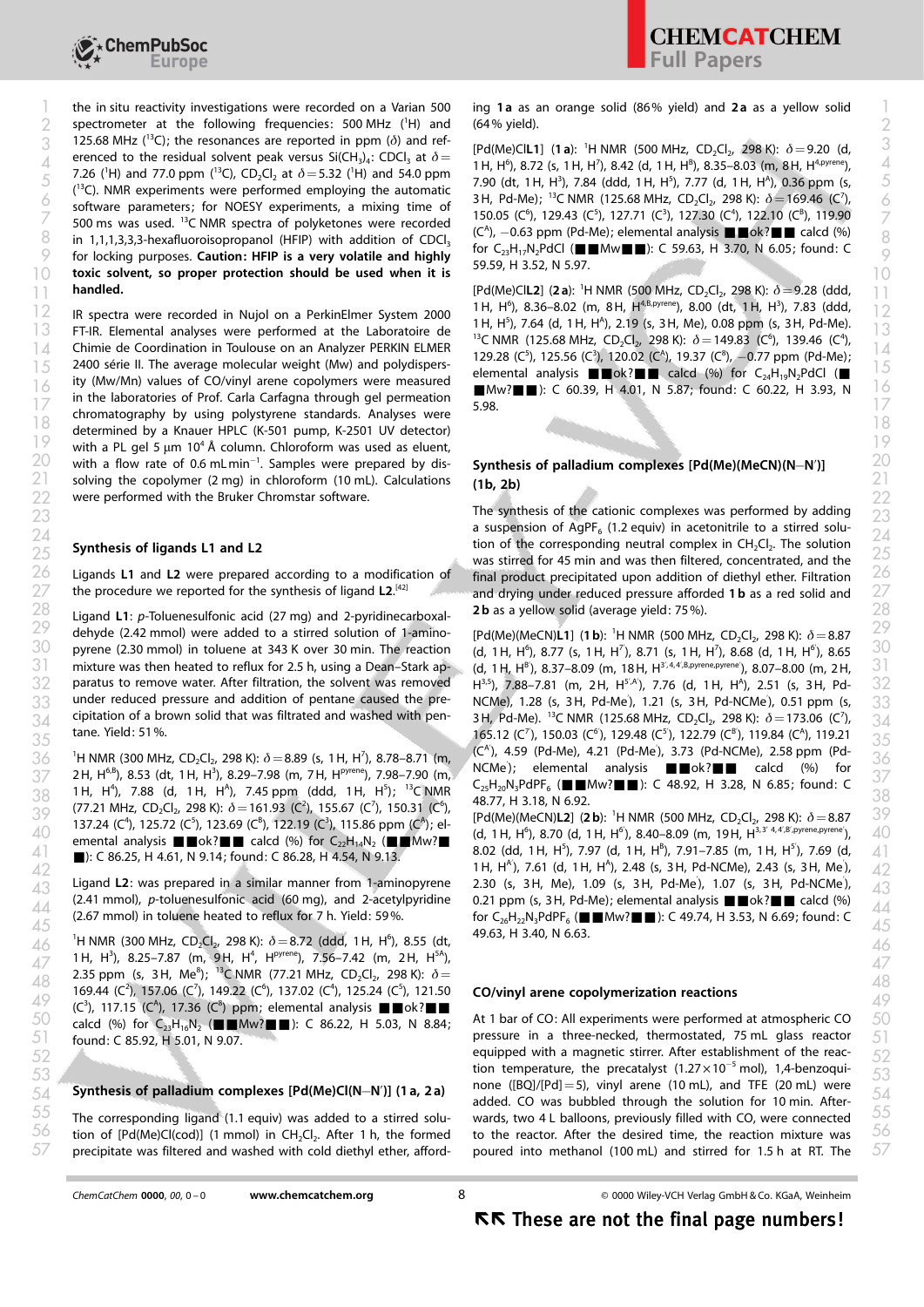

a solid was filtered and washed thoroughly with methanol, then **Acknowledgements** and the solid was filtered and washed thoroughly with methanol, then **Acknowledgements** 2 dried under vacuum to constant weight.

At high CO pressure: All experiments were performed in a stainless steel autoclave (150 mL), equipped with a Teflon liner, magnetic stirrer, heating mantle, and temperature controller. The complex, the vinyl arene, 1,4-benzoquinone, and the solvent were placed in the reactor. CO was bubbled through the solution for 10 min. Afterwards, the reactor was pressurized at the desired pressure and heated. After 24 h, the reactor was vented, and methanol (200 mL) P was added. The solid was filtered and washed thoroughly with  $MA$ . 10 methanol, then dried under vacuum to constant weight. 10 methanol. The state of the state of the state of the state of the state of the state of the state of the state of the state of the state of the state of the state 3 At high CO pressure: All experiments were performed in a stainless This work was financially supported by Università degli Studi di  $\mu$  steel autoclave (150 mL), equipped with a lefion liner, magnetic<br>  $\mu$  river botting mantle and tomporature controller. The complex<br>
Trieste—Finanziamento di Ateneo per progetti di ricerca scientifi- $5$  strilled, reading manne, and temperature controller. The complex,<br>the vinyl arene 14-benzoquinone and the solvent were placed in ca—FRA 2013. Fondazione CRTrieste is gratefully acknowledged  $\delta$  the reactor. CO was bubbled through the solution for 10 min. Af- for the generous donation of a Varian 500 MHz spectrometer,  $7$  terwards, the reactor was pressurized at the desired pressure and CCRCC is acknowledged for a fellowship to S. D. M. This work is  $7$  $8$  heated. After 24 h, the reactor was vented, and methanol (200 mL) performed in the framework of the COST Action CM 1205 CARIS-

 $\frac{14}{4}$  Polyketones (100 mg) were dissolved in CHCl<sub>3</sub> (50 mL) and stirred  $\frac{11}{4}$  V Busice Dalter Trans 2009, 8704, 8802  $15$  at room temperature for 10 min. The solution was then filtered  $\frac{111 \text{ V}}{121 \text{ P}}$  Mountford Delton Trans 2009, 8/94-8802.  $\frac{1}{2}$  over SiO<sub>2</sub> **E** ok? **E** and the solvent was removed from the  $\frac{1}{3}$  L.R. Sita, Angew. Chem. Int. Ed. 2011, 50, 6963–6965: Angew. Chem.  $\frac{1}{6}$  $17$  mother liquor under vacuum. The solid was suspended in ethanol,  $2011$ ,  $123$ ,  $7097 - 7099$ . filtered, washed with ethanol, and dried under vacuum. For CO/MS copolymers, the mother liquor was concentrated and added drop-19 19 wise to ethanol (20 mL) to precipitate the solid, which was then filtered, washed with ethanol, and dried under vacuum. 18 filtered, washed with ethanol, and dried under vacuum. For CO/MS [4] G. W. Coates, P.D. Hustad, S. Reinartz, [Angew. Chem. Int. Ed.](http://dx.doi.org/10.1002/1521-3773(20020703)41:13%3C2236::AID-ANIE2236%3E3.0.CO;2-3) 2002, 41, 18 <sup>20</sup> whis to ethanol (20 mL) to precipitate the sond, which was then meet to go at the coates, *J. Co. L. Domski, J. M. Rose, G. W. Coates, A. D. Bolig, M. Brookhart, [Prog.](http://dx.doi.org/10.1016/j.progpolymsci.2006.11.001)* <sup>20</sup> terred washed with ethanol and dried under

#### In situ NMR investigations

(5 mm), CO was bubbled for 5 min through a needle inserted into  $\frac{26}{27}$  the rubber cap of the NMR tube. The NMR spectra were recorded [10] K. Nozaki in Catalytic synthesis of alkene-carbon monoxide copolymers  $\frac{26}{27}$ after a total time of 10 min.

### Modellization

The evaluation of the triads was made according to the equations reported in the Supporting Information, applying a set of probabilities arbitrarily changed to match the calculated values with the experimental ones. Some conditions between the various probabilities were considered for each statistic model to be applied, as re-<br>3. Setties were considered for each statistic model to be applied, as re- [16] J. Durand, E. Zangrando, M. Stener, G. Fronzoni, C. Carfagna, B. Binotti, ported below. In particular:  $\frac{32}{2}$  The evaluation of the triads was made according to the equations  $\frac{13}{2}$  K. Nozaki, N. Sato, Y. Tonomura, M. Yasutomi, H. Takaya, T. Hijama, T.  $\frac{32}{2}$ Matsubara, N. Koga, [J. Am. Chem. Soc.](http://dx.doi.org/10.1021/ja973199x) 1997, 119, 12779 – 12795. 33 33  $\frac{1}{34}$  in extending charged to match the carculated values with the ex-<br> $\frac{1}{34}$  and the structure between the various probability of the structure of the structure of the structure of the structure of the structure  $\frac{36}{\sqrt{25}}$  ported below. In particular:  $\frac{36}{\sqrt{25}}$  and the set of the set of the set of the set of the set of the set of the set of the set of the set of the set of the set of the set of the set of the set of the

For Two Parameters Statistic model [Eq. (1)]

 $p(Re)$ ul +  $p(Re)$ lk = 1

 $p(Si)ul + p(Re)lk = 1$ 

 $p(Si)ul + p(Re)ul > 1 > p(Re)lk + p(ii)lk$ 

for One Parameter Enantiomorphic site control [Eq. (2)]

 $p(Si)$ ul =  $p(Re)$ lk

 $p(Re)$ ul =  $p(Si)$ lk

 $p(Si)ul + p(Re)ul = 1$ 

 $p(Re)lk = p(Si)lk = plk$  $p(Si)$ ul $\neq$ p $(Re)$ lk  $p(Re)$ ul $\neq$ p $(Si)$ lk  $p(Re)lk + p(Re)ul = 1$ 

 $p(Si)lk + p(Si)ul = 1$ 

# Acknowledgements

MA.

#### 13 CO/styrene copolymers purification<br>
13 Keywords: N ligands · palladium · polyketones polymerization · stereochemistry  $\frac{1}{1}$ 12 12

- [1] V. Busico, [Dalton Trans.](http://dx.doi.org/10.1039/b911862b) 2009, 8794 8802.
- [2] P. Mountford, [Dalton Trans.](http://dx.doi.org/10.1039/c3dt90070c) 2013, 42, 8977 8978.
- [3] L. R. Sita, [Angew. Chem. Int. Ed.](http://dx.doi.org/10.1002/anie.201101913) 2011, 50, 6963-6965; [Angew. Chem.](http://dx.doi.org/10.1002/ange.201101913) 2011, 123[, 7097 – 7099.](http://dx.doi.org/10.1002/ange.201101913)
- [2236 2257](http://dx.doi.org/10.1002/1521-3773(20020703)41:13%3C2236::AID-ANIE2236%3E3.0.CO;2-3); [Angew. Chem.](http://dx.doi.org/10.1002/1521-3757(20020703)114:13%3C2340::AID-ANGE2340%3E3.0.CO;2-Z) 2002, 114, 2340 2361.
- [5] G. W. Coates, [J. Chem. Soc. Dalton Trans.](http://dx.doi.org/10.1039/b111226k) 2002, 467-475.
- $P_0$ olym. Sci. 2007, 32, 30–92.<br>[Polym. Sci.](http://dx.doi.org/10.1016/j.progpolymsci.2006.11.001) 2007, 32, 30–92.
- $22$  22 22 22 22 22 22 22 23 23 24 25 26 27 27  $\mu$  G. W. Coates, [Chem. Rev.](http://dx.doi.org/10.1021/cr990286u) 2000, 100[, 1223 1252.](http://dx.doi.org/10.1021/cr990286u)
- $\begin{bmatrix} 23 \\ 124 \\ 234 \\ 246 \end{bmatrix}$  L. Resconi, L. Cavallo, A. Fait, F. Piemontesi, [Chem. Rev.](http://dx.doi.org/10.1021/cr9804691) 2000, 100, 1253  $\begin{bmatrix} 23 \\ 23 \\ 234 \\ 236 \end{bmatrix}$ [1346.](http://dx.doi.org/10.1021/cr9804691)
- $25$  To a solution of the complex (10 mm) in CD<sub>2</sub>Cl<sub>2</sub> in an NMR tube copolymers and cooligomers (Ed.: A. Sen), Kluwer Academic Publishers,  $25$  $24$   $\cdots$   $\cdots$   $\cdots$   $\cdots$   $\cdots$   $\cdots$   $\cdots$   $\cdots$  [9] G. Consiglio, B. Milani in Catalytic synthesis of alkene-carbon monoxide  $24$ copolymers and cooligomers (Ed.: A. Sen), Kluwer Academic Publishers, Dordrecht, 2003, pp. 189 – 215.
- the rubber cap of the NMR tube. The NMR spectra were recorded [10] K. Nozaki in Catalytic synthesis of alkene-carbon monoxide copolymers 27<br>27 20ther a total time of 10 min and cooligomers (Ed.: A. Sen), Kluwer Academic Publishers, Dordrecht,  $\frac{28}{28}$  and cooligomers (Ed.: A. Sen), Kluwer Academic Publishers, Dordrecht,  $\frac{28}{28}$ 2003, pp. 217 – 235.
- [11] B. Milani, A. M. Masdeu-Bult in Organometallic Chirality (Ed.: C. Z. Gyula 29 29 Palyi, Luciano Caglioti), Mucchi Editore, Modena, 2008, pp. 161 – 203. 30 30
	- [12] J. Durand, B. Milani, [Coord. Chem. Rev.](http://dx.doi.org/10.1016/j.ccr.2005.08.012) 2006, 250, 542-560.
- $\frac{1}{2}$  EV J. Durang, B. Milani, Coord. Chem. Kev. 2006, 250, 542-560.<br>31 K. Nozaki, N. Sato, H. Takaya, [J. Am. Chem. Soc.](http://dx.doi.org/10.1021/ja00144a018) 1995, 117, 9911-9912.
	-
- 1992, 114[, 5894 5895.](http://dx.doi.org/10.1021/ja00040a082) [16] J. Durand, E. Zangrando, M. Stener, G. Fronzoni, C. Carfagna, B. Binotti, 37 Milani, [Chem. Eur. J.](http://dx.doi.org/10.1002/chem.200501047) 2006, 12, 7639–7651. 37
- $\frac{1}{38}$  Tor Two Parameters Statistic Hiouer [Eq. (1)] M. Strookhart, M. I. Wagner, G. G. A. Balavoine, H. A. Haddou, [J. Am.](http://dx.doi.org/10.1021/ja00087a077)  $\frac{1}{38}$ [Chem. Soc.](http://dx.doi.org/10.1021/ja00087a077) 1994, 116[, 3641 – 3642](http://dx.doi.org/10.1021/ja00087a077).
- $p(Re)$ ul +  $p(Re)$ lk = 1<br>39 39 39 39 39 18] S. Bartolini, C. Carfagna, A. Musco, [Macromol. Rapid Commun.](http://dx.doi.org/10.1002/marc.1995.030160102) 1995, 16,  $9 - 14.$  $\frac{40}{2}$   $\frac{9-14}{10}$   $\frac{9-14}{10}$   $\frac{10}{10}$   $\frac{9-14}{10}$   $\frac{10}{10}$   $\frac{10}{10}$   $\frac{10}{10}$   $\frac{10}{10}$   $\frac{10}{10}$   $\frac{10}{10}$   $\frac{10}{10}$   $\frac{10}{10}$   $\frac{10}{10}$   $\frac{10}{10}$   $\frac{10}{10}$   $\frac{10}{10}$   $\frac{10}{10}$
- [19] A. Scarel, J. Durand, D. Franchi, E. Zangrando, G. Mestroni, C. Carfagna, 41 41  $\mu$ 2  $p$ (Sr)*ul* +  $p$ (*Re*)*ul* > 1 >  $p$ (*Re*)*lk* +  $p$ (*sr*)*lk*  $\mu$ 2 +  $p$ (*sr*)*lk* +  $p$ (*sr*)*lk* +  $p$ (*sr*)*lk* +  $p$ (*sr*)*lk* +  $p$ (*sr*)*lk* +  $p$ (*sr*)*lk* +  $p$ (*sr*)*lk* +  $p$ (*sr*)*lk* +  $p$ (*sr*)*lk* + [6014 – 6023](http://dx.doi.org/10.1002/chem.200500410).
- 6014-0023.<br>13 for One Parameter *Enantiomorphic site* control [Eq. (2)] for One Parameter *Enantiomorphic site* control [Eq. (2)] 1.0.1 Che Furamenter Enamentally, and Senator (Eq. (2), the senator (Eq. (4), and the conduct of the conduction<br>Milani, O. Reiser, [Organometallics](http://dx.doi.org/10.1021/om060424n) 2006, 25, 4065 – 4068.
- $\mu(S)$   $\mu(S)$   $\mu(I = p(Re)$   $\mu$ [996 – 997.](http://dx.doi.org/10.1021/ja9930566)
- $p(Re)$ ul =  $p(Si)$ lk (2)  $p(Re)$  (2)  $p(Re)$ ul =  $p(Si)$ lk (2)  $p(Re)$  (2)  $p(Re)$ ul =  $p(Si)$ lk (2)  $p(Si)$ lk (2)  $p(Si)$ Carfagna, L. Mosca, B. Milani, [Organometallics](http://dx.doi.org/10.1021/om7011858) 2008, 27, 1486 – 1494.  $\frac{1}{2}$  A. Scarely, M. K. Axet, F. Amoroso, F. Kaping M. M. Axet, F. Amoroso, F. Amoroso, F. Amoroso, F. Amoroso, F. Amoroso, F. Amoroso, F. Amoroso, F. Amoroso, F. Amoroso, F. Amoroso, F. Amoroso, F. Amoroso, F. Amoros
- **a** for One Parameter Chain-end control [Eq. (3)]  $\frac{49}{2995}$  $(23)$  A. Gsponer, T. M. Schmid, G. Consiglio, [Helv. Chim. Acta](http://dx.doi.org/10.1002/1522-2675(20011017)84:10%3C2986::AID-HLCA2986%3E3.0.CO;2-R) 2001, 84, 2986 –  $48$ [2995.](http://dx.doi.org/10.1002/1522-2675(20011017)84:10%3C2986::AID-HLCA2986%3E3.0.CO;2-R)
- $(24)$  A. Bastero, A. Ruiz, C. Claver, S. Castillón, *[Eur. J. Inorg. Chem.](http://dx.doi.org/10.1002/1099-0682(200112)2001:12%3C3009::AID-EJIC3009%3E3.0.CO;2-8)* 2001,  $50$ [3009 – 3011.](http://dx.doi.org/10.1002/1099-0682(200112)2001:12%3C3009::AID-EJIC3009%3E3.0.CO;2-8)
- $\frac{52}{2}$   $p(5i)ul = p(Re)ul = pul$  (bem. Eur. J. 2004, 10, 3747 3760.  $[25]$  A. Bastero, C. Claver, A. Ruiz, S. Castillon, E. Daura, C. Bo, E. Zangrando,  $[25]$  A. Bastero, C. Claver, A. Ruiz, S. Castillon, E. Daura, C. Bo, E. Zangrando,  $[25]$  A. Bastero, C. Claver, A. Ruiz, S. Castillon, [Chem. Eur. J.](http://dx.doi.org/10.1002/chem.200306051) 2004, 10[, 3747 – 3760.](http://dx.doi.org/10.1002/chem.200306051)
- $53$   $\sim$ n(Si)ul  $\sim$ n(Re)|k 2008, 27[, 1019 – 1021.](http://dx.doi.org/10.1021/om700524v)  $54$   $(3)$  **2008**, 27, 1019–1021.
- $(27)$  B. Binotti, C. Carfagna, C. Zuccaccia, A. Macchioni, [Chem. Commun.](http://dx.doi.org/10.1039/b411214h)  $55$ <br>2005 03. 04. 2005 03. 04. 2005 03. 04. 2005 03. 04. 2006 03. 04. 2006 03. 04. 2006 03. 04. 2006 03. 04. 2006 0 [2005](http://dx.doi.org/10.1039/b411214h)[, 92 – 94](http://dx.doi.org/10.1039/b411214h).
- $(28)$  B. Binotti, G. Bellachioma, G. Cardaci, C. Carfagna, C. Zuccaccia, A. Mac- $57$   $p(Si)lk + p(Si)ul = 1$  57

 $(2)$ 

 $(3)$ 

 $(1)$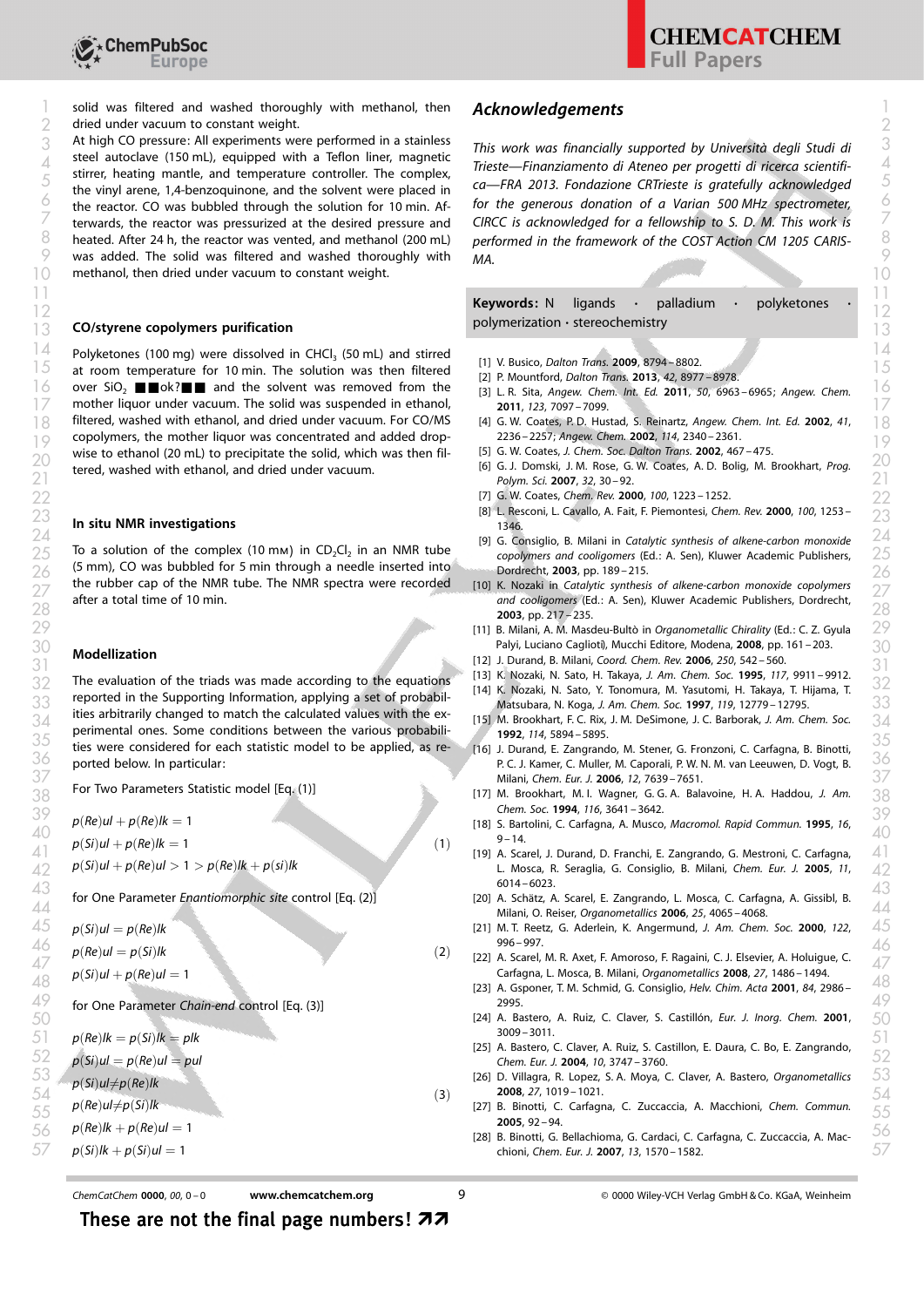

- ducci, E. Zangrando, B. Milani, [ChemCatChem](http://dx.doi.org/10.1002/cctc.201402192) 2014, 6, 2403 2418. 2 2
	- [30] Z. Jiang, S. E. Adams, A. Sen, [Macromolecules](http://dx.doi.org/10.1021/ma00088a007) 1994, 27, 2694-2700.
- Amsterdam, 2012, pp. 133–218. 4 109–120.
- $5\quad$  [32] A. Boudier, P.-A. R. Breuil, L. Magna, H. Olivier-Bourbigou, P. Braunstein,  $\quad$  [48] S. P. Meneghetti, P. J. Lutz, J. Kress, *Organometallics* 1999, 18, 2734-  $\quad$   $5$ [Chem. Commun.](http://dx.doi.org/10.1039/c3cc47834c) 2014, 50, 1398 – 1407.
- [33] L. Zhang, X. Hao, W.-H. Sun, C. Redshaw, [ACS Catal.](http://dx.doi.org/10.1021/cs200308b) 2011, 1, 1213 6 6 [1220.](http://dx.doi.org/10.1021/cs200308b)  $\frac{1}{2}$  L. Zhang, X. Hao, W.-H. Sun, C. Reushaw, ACS Calal. 2011, T, 1215 – (1491) T. Aniotoso, C. Zangrando, C. Ganagna, C. Mullet, D. Vogt, M. Hagai, T.  $\frac{1}{2}$
- [34] C. Bianchini, G. Mantovani, A. Meli, F. Migliacci, F. Laschi, [Organometal](http://dx.doi.org/10.1021/om030227d)lics 2003, 22[, 2545 – 2547](http://dx.doi.org/10.1021/om030227d). [34] C. Bianchini, G. Mantovani, A. Meli, F. Migliacci, F. Laschi, *Organometal* [50] G. J. P. Britovsek, M. Bruce, V. C. Gibson, B. S. Kimberley, P. J. Maddox, S.  $\%$  Mastroianni, S. J. McTavish, C. Redshaw, G. A. Solan, S. Strömberg, A. J. P.  $\%$
- $[35]$  T. Irrgang, S. Keller, H. Maisel, W. Kretschmer, R. Kempe, *[Eur. J. Inorg.](http://dx.doi.org/10.1002/ejic.200700322)* White, D. J. Williams, J. Am. Chem. Soc. 1999, 121, 8728–8740. Chem. 2007[, 4221 – 4228.](http://dx.doi.org/10.1002/ejic.200700322)
- $\frac{12}{2}$  [36] C. Bianchini, G. Giambastiani, L. Luconi, A. Meli, [Coord. Chem. Rev.](http://dx.doi.org/10.1016/j.ccr.2009.07.013) 2010, Nestroni, S. Gladiali, C. Cartagna, L. Mosca, Organometallics 2004, 23, 19<br>12 254[, 431 – 455.](http://dx.doi.org/10.1016/j.ccr.2009.07.013)
	- [37] D.-J. Liaw, J.-S. Tsai, [J. Polym. Sci. Part A A](http://dx.doi.org/10.1002/(SICI)1099-0518(19970930)35:13%3C2759::AID-POLA21%3E3.0.CO;2-9) 1997, 35, 2759 2768.
- $\sim$  [38] C. R. Baar, M. C. Jennings, R. J. Puddephatt, [Organometallics](http://dx.doi.org/10.1021/om0102706) 2001, 20, thesis of Alkene-Carbon Monoxide Copolymers and Cooligomers (Ed.: A.  $\sim$  1 [3459 – 3465](http://dx.doi.org/10.1021/om0102706).
- [39] J. M. Benito, E. de Jesus, F. J. de La Mata, J. C. Flores, R. Gomez, [Organo](http://dx.doi.org/10.1021/om0601044)[metallics](http://dx.doi.org/10.1021/om0601044) 2006, 25[, 3045 – 3055.](http://dx.doi.org/10.1021/om0601044)  $\frac{1}{6}$  metallics 2006. 25. 3045–3055. The Latimate, J. C. Holes, H. Gomez, Organomeral Geremia, G. Mestroni, [Organometallics](http://dx.doi.org/10.1021/om9703954) 1997, 16, 5064–5075. The metallics 1907, 16, 5064–5075.
- $17$  [40] C. Bianchini, O.M. Lee, G. Mantovani, A. Meli, W. Oberhauser, [New J.](http://dx.doi.org/10.1039/b108804c) [54] A. Aeby, G. Consiglio, Inorg. Chim. Acta 1999, 296, 45-51. [Chem.](http://dx.doi.org/10.1039/b108804c) 2002, 26[, 387 – 397](http://dx.doi.org/10.1039/b108804c). 18 Chem. 2002, 26, 387 – 397. (1898) 1993 (1898) 1994. (1898) 1994. (1898) 1994. (1898) 1997, 1998, 1997, 1997, 1997, 1998, 2002, 2003, 2009, 2009, 2009, 2009, 2009, 2009, 2009, 2009, 2009, 2009, 2009, 2009, 2009, 2009, 20
- [41] A. J. Howarth, D. L. Davies, F. Lelj, M. O. Wolf, B. O. Patrick, [Dalton Trans.](http://dx.doi.org/10.1039/c2dt31120h) [50] K. B. WIDerg, J. Comput. Chem. 1999, 20, 1299–1303.<br>[57] R. A. Shelden T. Fueno, J. Tsunetsugu J. Furukawa, J. Polym. Sci. Part. R. 2012, 41[, 10150 – 10152](http://dx.doi.org/10.1039/c2dt31120h).
- [Commun.](http://dx.doi.org/10.1016/j.catcom.2013.10.014) 2014, 43[, 227 230.](http://dx.doi.org/10.1016/j.catcom.2013.10.014) [58] R. A. Shelden, T. Fueno, J. Furukawa, [J. Polym. Sci. A](http://dx.doi.org/10.1002/pol.1969.160070502) 1969, 7, 763 – 773. 21 21
- 22 [43] R. E. Rülke, J. M. Ernsting, A. L. Spek, C. J. Elsevier, P. W. N. M. Van Leeu- [59] S. Bronco, Helv. Chim. Acta 2006, 89, 1740–1751.
- [44] A. Meduri, T. Montini, F. Ragaini, P. Fornasiero, E. Zangrando, B. Milani, [ChemCatChem](http://dx.doi.org/10.1002/cctc.201200520) 2013, 5, 1170 – 1183.  $24$  ( $^{144}$  A. Meduri, I. Montini, F. Ragann, F. Fornasiero, E. Zangrando, B. Milani,<br>24 *ChemCatChem* 2013 5 1170–1183
- [45] M. R. Axet, F. Amoroso, G. Bottari, A. D'Amora, E. Zangrando, F. Faraone, 25 25  $26$   $\,$  D. Drommi, M. Saporita, C. Carfagna, P. Natanti, R. Seraglia, B. Milani, *Or*- Received: May 5, 2015  $\,$   $\,$  $27$  [ganometallics](http://dx.doi.org/10.1021/om900300w) 2009, 28, 4464 – 4474.
- [29] V. Rosar, A. Meduri, T. Montini, F. Fini, C. Carfagna, P. Fornasiero, G. Bal- [46] A. Bastero, A. Ruiz, C. Claver, B. Milani, E. Zangrando, Organometallics [ [46] A. Bastero, A. Ruiz, C. Claver, B. Milani, E. Zangrando, [Organometallics](http://dx.doi.org/10.1021/om020568b) 2002, 21[, 5820 – 5829.](http://dx.doi.org/10.1021/om020568b)
- [30] Z. Jiang, S. E. Adams, A. Sen, Macromolecules 1994, 27, 2094–2700.<br>[31] A. P. Sadimenko, in Advances in Heterocyclic Chemistry, Vol. 107, Elsevier, wen, K. Vrieze, K. Goubitz, H. Schenk, J. Organomet. Chem. 1996, 508, [47] R. E. Rülke, J. G. P. Delis, A. M. Groot, C. J. Elsevier, P. W. N. M. Van Leeu-wen, K. Vrieze, K. Goubitz, H. Schenk, [J. Organomet. Chem.](http://dx.doi.org/10.1016/0022-328X(95)05825-A) 1996, 508,  $109 - 120$ .
	- [48] S. P. Meneghetti, P. J. Lutz, J. Kress, [Organometallics](http://dx.doi.org/10.1021/om990165k) 1999, 18, 2734-[2737.](http://dx.doi.org/10.1021/om990165k)
	- [49] F. Amoroso, E. Zangrando, C. Carfagna, C. Muller, D. Vogt, M. Hagar, F.
	- White, D. J. Williams, [J. Am. Chem. Soc.](http://dx.doi.org/10.1021/ja990449w) 1999, 121, 8728 8740.
- [51] A. Scarel, B. Milani, E. Zangrando, M. Stener, S. Furlan, G. Fronzoni, G. 11 Chem. 2007, 4221-4228.<br>11 12: Mestroni, S. Gladiali, C. Carfagna, L. Mosca, [Organometallics](http://dx.doi.org/10.1021/om0493412) 2004, 23, [11] 11. Mosca, Organometallics 2004, 23, [11] 11. Mosca, Organometallics 2004, 23, [11] 11. Mosca, Organometallics 2 [5593 – 5605](http://dx.doi.org/10.1021/om0493412).
- $13$  [37] D.-J. Liaw, J.-S. Tsai, J. Polym. Sci. Part A A 1997, 35, 2759–2768. [52] W. P. Mul, A. W. van der Made, A. A. Smaardijk, E. Drent in Catalytic Syn-  $13$ thesis of Alkene-Carbon Monoxide Copolymers and Cooligomers (Ed.: A. Sen), Kluwer Academic Publisher, Dordrecht, 2003, p. 87.
- 53459-3465.<br>15 15 1591 J. M. Benito, E. de Jesus, F. J. de La Mata, J. C. Flores, R. Gomez, *Organo* [53] B. Milani, A. Anzilutti, L. Vicentini, A. Sessanta o Santi, E. Zangrando, S.
	- [54] A. Aeby, G. Consiglio, [Inorg. Chim. Acta](http://dx.doi.org/10.1016/S0020-1693(99)00302-3) 1999, 296, 45 51.
	-
	- [56] K. B. Wiberg, [J. Comput. Chem.](http://dx.doi.org/10.1002/(SICI)1096-987X(199909)20:12%3C1299::AID-JCC10%3E3.0.CO;2-F) 1999, 20, 1299 1303.
- $\frac{20}{1965}$ ,  $\frac{2012}{3721}$ ,  $\frac{2012}{3721}$ ,  $\frac{200}{2721}$ ,  $\frac{1965}{37}$ ,  $\frac{23}{26}$ . [57] R. A. Shelden, T. Fueno, J. Tsunetsugu, J. Furukawa, [J. Polym. Sci. Part B](http://dx.doi.org/10.1002/pol.1965.110030107) [1965](http://dx.doi.org/10.1002/pol.1965.110030107), 3[, 23 – 26.](http://dx.doi.org/10.1002/pol.1965.110030107)
	-
	- [59] S. Bronco, [Helv. Chim. Acta](http://dx.doi.org/10.1002/hlca.200690171) 2006, 89, 1740 1751.
- $23$  wen, K. Vrieze, Inorg. Chem. 1993, 32, 5769–5778.<br>23 23 24 696–702 23 24 696–702 23 24 696–702 23 24 696–702 23 24 696–702 23 24 696–702 23 24 696–702 23 24 696 [60] D. Seebach, V. Prelog, [Angew. Chem. Int. Ed. Engl.](http://dx.doi.org/10.1002/anie.198206541) 1982, 21, 654-660; Angew. Chem. 1982, 94, 696 – 702.
	-

Received: May 5, 2015 Published online on  $\blacksquare$   $\blacksquare$   $\blacksquare$ , 0000